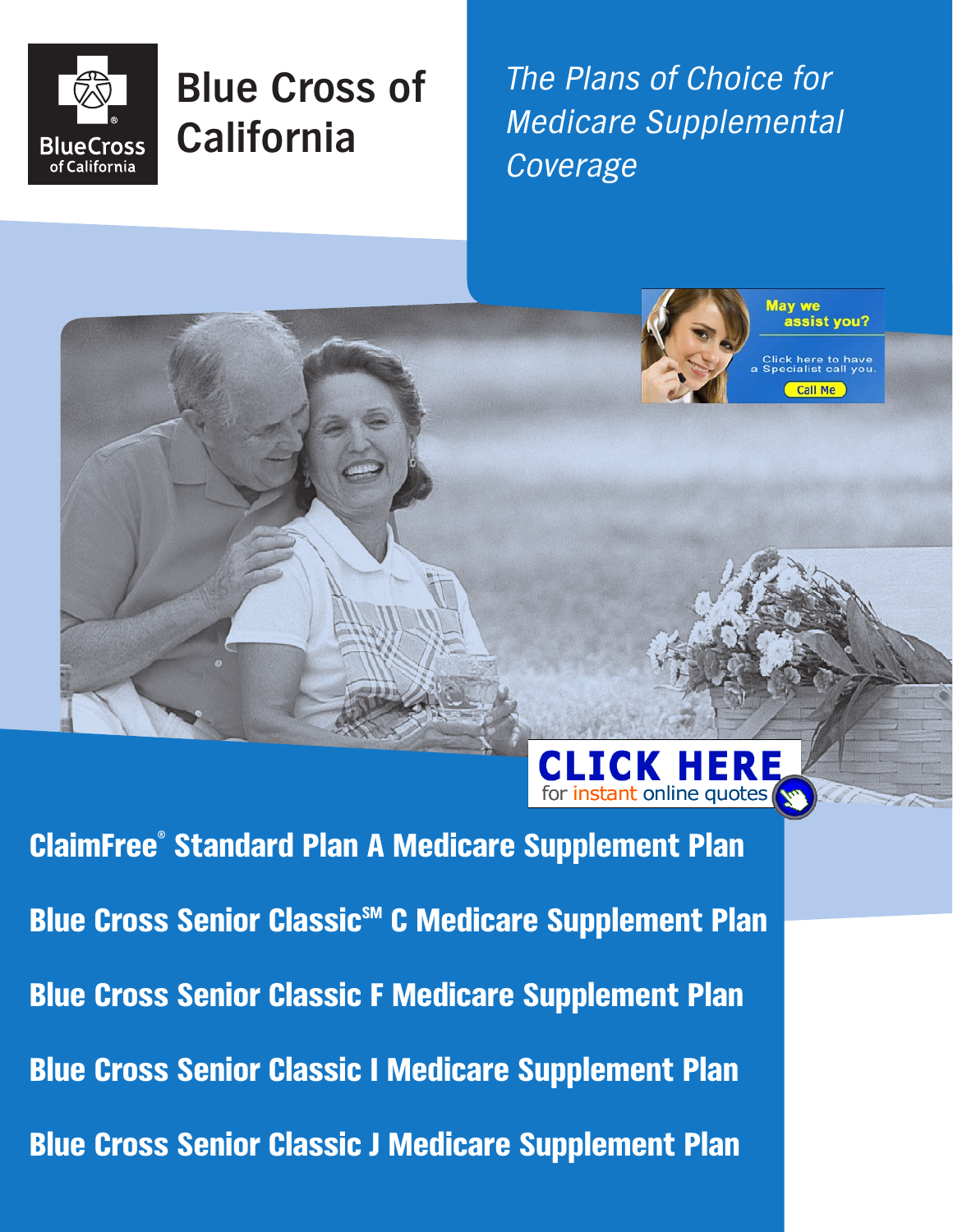# *MEDICARE AND BLUE CROSS BOTH SIDES OF THE STORY*

When it comes to Medicare, it's important that you know both sides of the story, and understand the advantages and disadvantages of relying solely on Medicare to provide for your health care needs.

Though Medicare covers many health care costs, there are many medical services that Medicare does not cover. This point is clearly made in the "**Guide to Health Insurance for People with Medicare**," which is published yearly by the Centers for Medicare & Medicaid Services (CMS) of the U.S. Department of Health and Human Services. As the guidebook suggests, "There are health care costs that Medicare either does not pay in full or does not pay at all. If you need or want services not covered by Medicare, you must pay the bill." To help fill the gaps in your Medicare coverage, you have the option of buying supplemental insurance policies known as "Medigap" plans. **Our ClaimFree Standard Plan A Medicare Supplement Plan, Blue Cross Senior Classic C Medicare Supplement Plan; Blue Cross Senior Classic F Medicare Supplement Plan; Blue Cross Senior Classic I Medicare Supplement Plan; and Blue Cross Senior Classic J Medicare Supplement Plan** are supplement plans that help pay the bills Medicare does not, and provide you with protection from the ever-increasing gaps in Medicare.

#### **Why should I consider buying supplemental insurance?**

Before Medicare will pay for any of the medical services you want or need, you must first pay Medicare's deductibles. When combined with the coinsurance you are also required to pay, you may be out hundreds, even thousands of dollars before any benefits are paid by Medicare! These are bills you are expected to pay.

**The Advantages Are Yours With:**

- **Blue Cross Senior Classic C Medicare Supplement Plan**
- **Blue Cross Senior Classic F Medicare Supplement Plan**
- **Blue Cross Senior Classic I Medicare Supplement Plan**
- **Blue Cross Senior Classic J Medicare Supplement Plan**
- **Freedom to use the doctor of your choice,** including nearly 50,000 Prudent Buyer® Physicians and specialists.
- **Freedom to use the hospital of your choice,** including more than 300 Participating Hospitals.
- **Pays all Medicare deductibles.**<sup>\*</sup>
- **Coverage for Skilled Nursing Facility Coinsurance.**
- **Benefits for Medicare Part A and B Coinsurance.**
- **Benefits for Foreign Travel Emergency.**
- **Full conventional Medicare benefits at all providers**, inside and outside California — anywhere in the U.S.
- You get to keep your Medicare card *and* your **right to basic Medicare benefits too!**

**Blue Cross Senior Classic C Medicare Supplement Plan, Blue Cross Senior Classic F Medicare Supplement Plan, Blue Cross Senior Classic I Medicare Supplement Plan and Blue Cross Senior Classic J Medicare Supplement Plan** are Medicare SELECT plans.

\*Pays the Medicare Part A \$992 deductible. Pays the Medicare Part B \$131 annual deductible only when you use a Participating Prudent Buyer Provider. Part B deductible is covered when using a non-participating provider in limited circumstances, including emergency care. Medicare Part B deductible not covered for Blue Cross Senior Classic I Medicare Supplement Plan.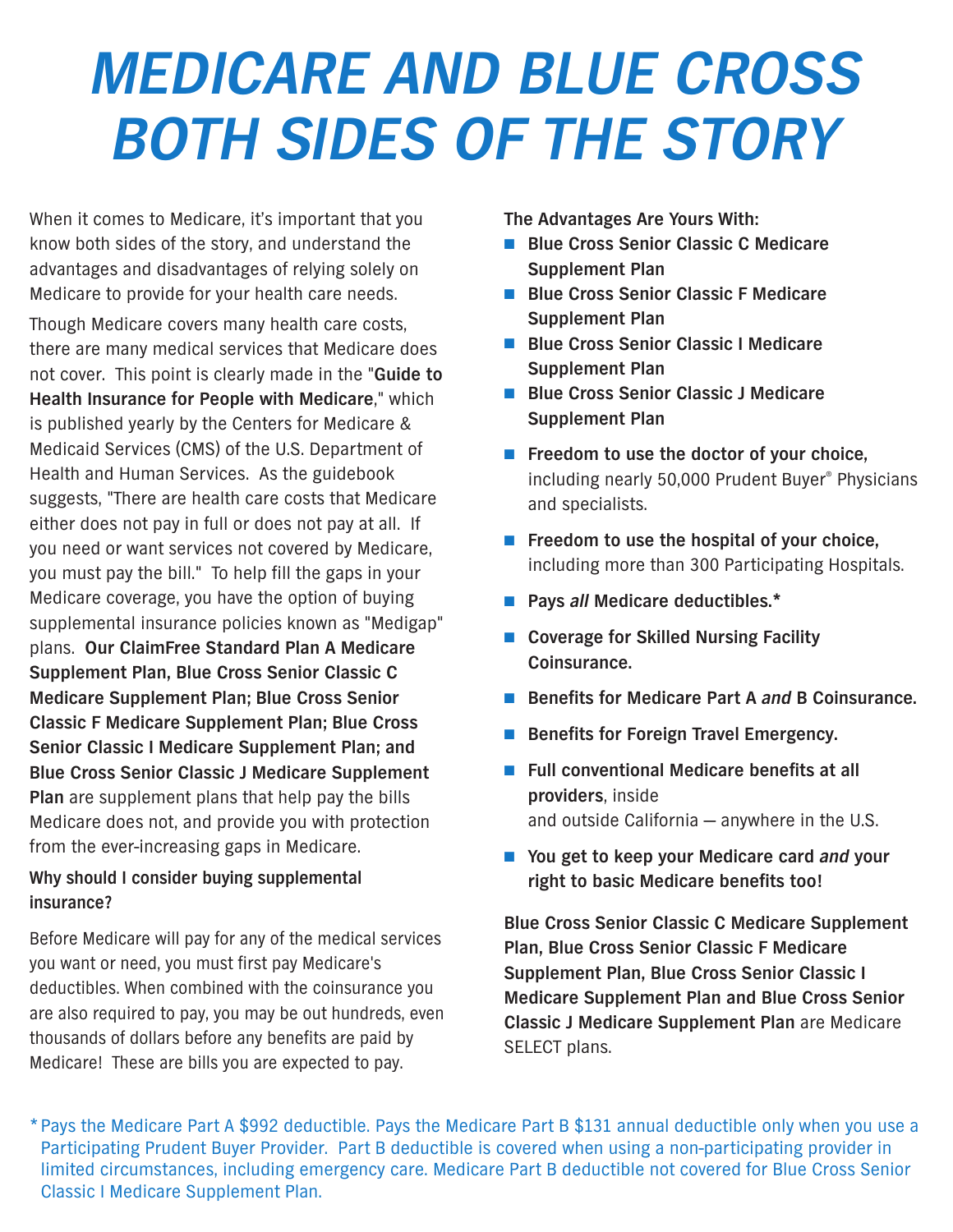#### *FREEDOM OF CHOICE*

You've earned the right to have a choice of the doctor or hospital you want to use, and we respect that right. Our **ClaimFree Standard Plan A Medicare Supplement Plan, Blue Cross Senior Classic C Medicare Supplement Plan, Blue Cross Senior Classic F Medicare Supplement Plan, Blue Cross Senior Classic I Medicare Supplement Plan and Blue Cross Senior Classic J Medicare Supplement Plan** offer you access to the Prudent Buyer network, as well as any Medicare-participating physician and any Medicare-approved hospital in the state. You are covered whether or not you use a Prudent Buyer Physician.

### *PRUDENT BUYER NETWORK OF PARTICIPATING DOCTORS AND HOSPITALS*

The Prudent Buyer network offers you the choice of a wide variety of physicians and hospitals conveniently located throughout the state to help you with all of your health care needs. This is the largest network in California, with over one half of all physicians and hospitals in the state being Participating Prudent Buyer Providers. Nearly 50,000 physicians and more than 300 hospitals are Participating Prudent Buyer Providers, so there's a good chance that your current physician or hospital is already a member of our network.

#### *PROTECTION AGAINST EXCESS CHARGES*

Under Part B of Medicare, you could have out-ofpocket costs if your physician or medical supplier does not accept assignment of your Medicare claim and charges more than Medicare's approved amount. The difference to be paid is called the 'excess charge.'

**Blue Cross Senior Classic F Medicare Supplement Plan, Blue Cross Senior Classic I Medicare Supplement Plan** and **Blue Cross Senior Classic J Medicare Supplement Plan** can save you the expense and worry about paying significant out-ofpocket costs because of gaps in Medicare. When you utilize Blue Cross of California's Prudent Buyer network, your doctor's charges for Medicare's covered services are paid in full, and most plans also cover the Medicare Part B deductible.\* Even if you receive medical services from a provider that is not a member of the Prudent Buyer network, your doctor's charges for Medicare's covered services are still paid in full, except for the Medicare Part B \$131 deductible, except in limited circumstances, including emergency care.

#### *CLAIMFREE*® *SERVICE*

You may never have to fill out another claim form ever again. Blue Cross of California has created a way to put an end to the frustration caused by burdensome and tedious claim forms. It's called ClaimFree service, and we are the only health carrier in the state that provides you with this worry-free automatic claims payment service for both Parts A and B of Medicare.

The way it works is simple. When providers bill Medicare, a computerized display of the information is automatically sent to Blue Cross of California for processing. We then pay your doctor or hospital directly. This results in your medical bills being processed faster and more accurately.

\* Blue Cross Senior Classic I Medicare Supplement Plan covers 'excess charges' but not the Medicare Part B \$131 deductible.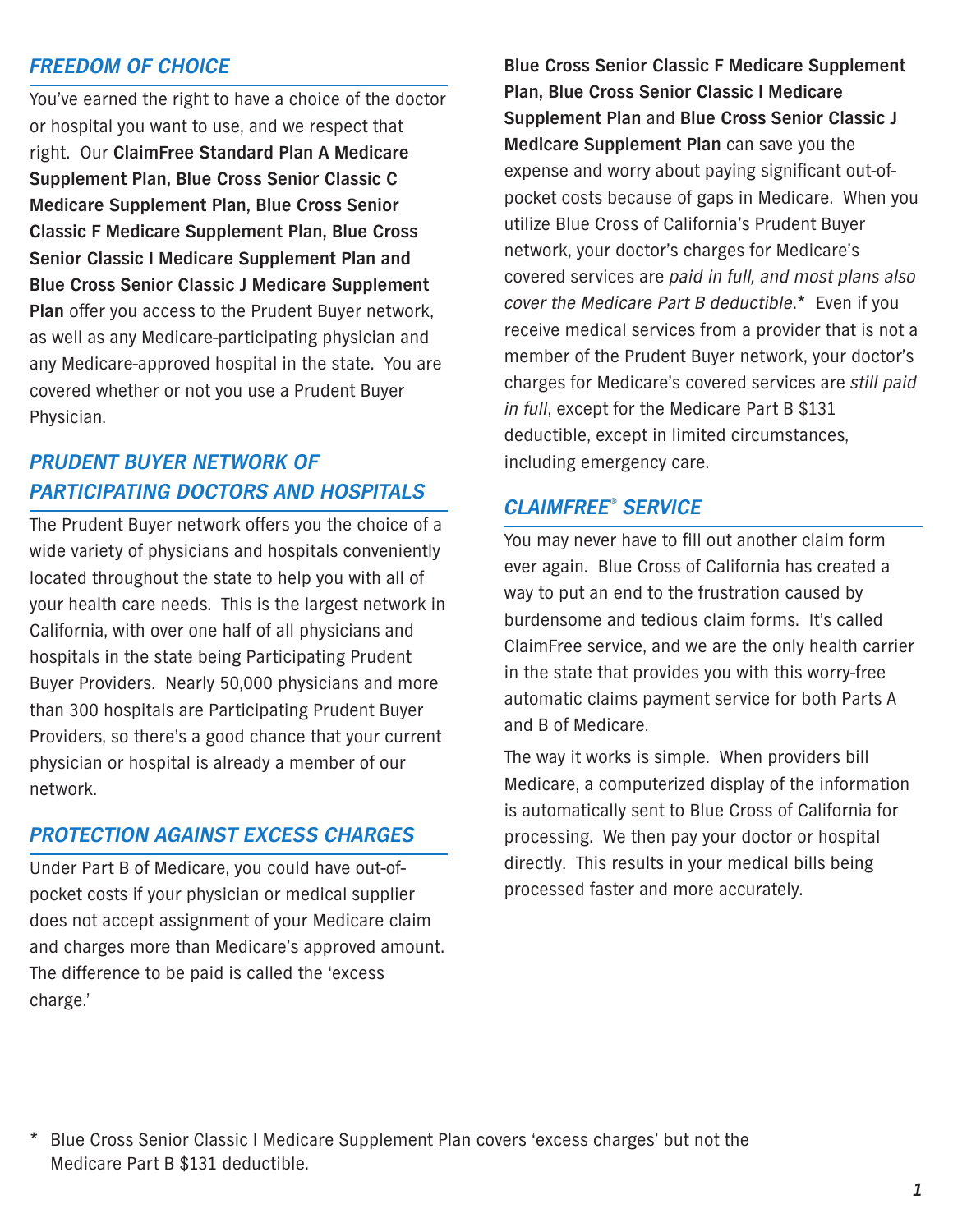## *IN NETWORK VERSUS OUT OF NETWORK SERVICES*

When you receive services from a Participating Physician, Hospital, or other medical supplier that is a member of the Prudent Buyer network, this is referred to as "In Network."

When you receive services from any other physician, hospital, or medical supplier that is not a member of the Prudent Buyer network, this is referred to as "Out of Network."

Please note that there are financial and other advantages to making use of In Network services available to you through the Prudent Buyer network. But remember, the decision to use or not use In Network services is up to you, so you're not locked in.

#### *PROVIDER DIRECTORIES*

You will receive a directory listing the Participating Providers in your area when you sign up for your plan. If you do not, you may call your agent or your dedicated customer service unit, at **1-800-333-3883**, and request a provider listing for your area.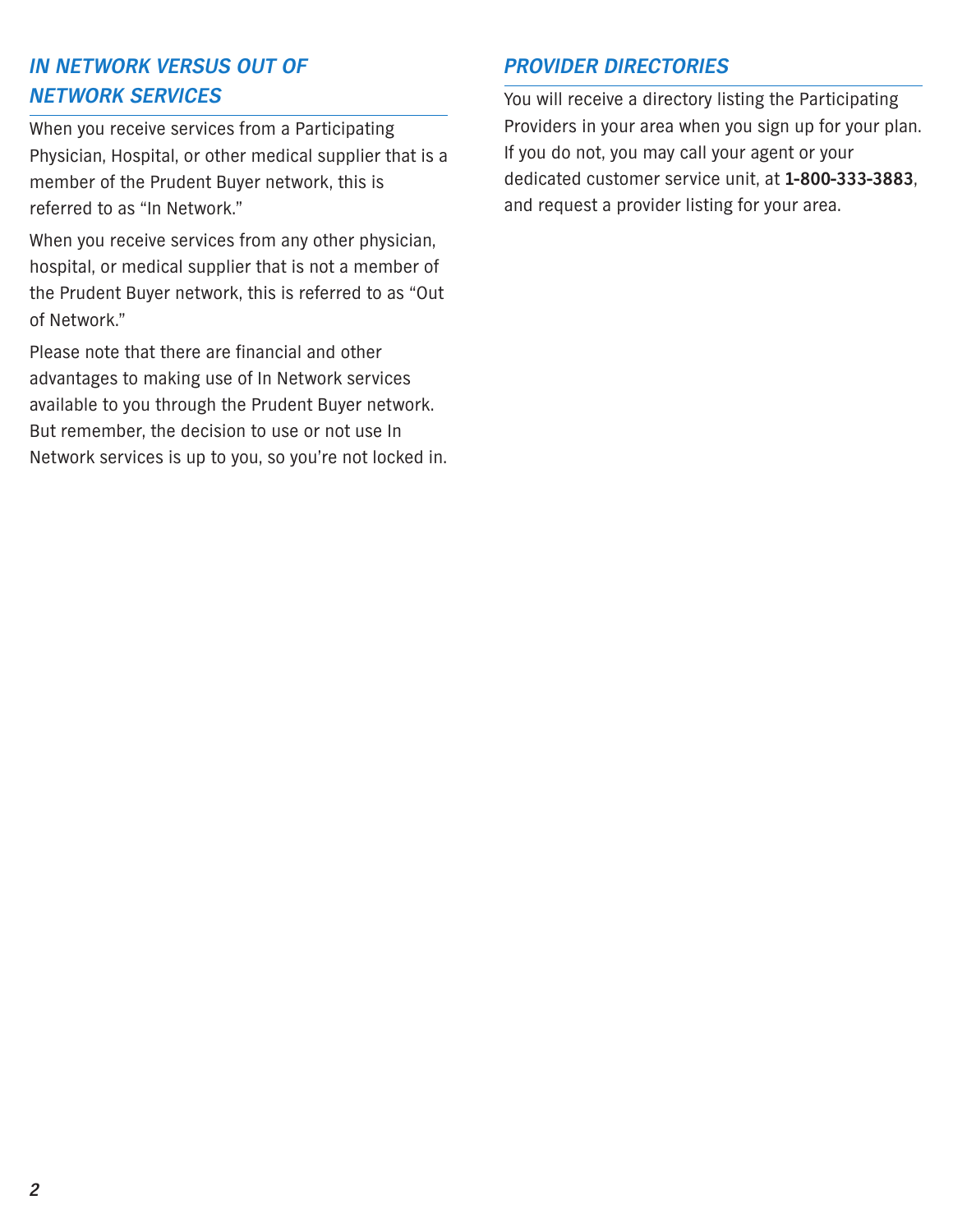# *FIVE GREAT PLANS – CHOOSE THE PLAN THAT BEST MEETS YOUR NEEDS*

Blue Cross of California products are designed to meet the health coverage needs of people who are enrolled in both Parts A and B of Medicare. Plus, you receive the following benefits:

- Affordable monthly plan premiums.
- No annual maximums for Medicarecovered services.
- Guaranteed renewable.
- ClaimFree processing for all Medicare claims.
- Toll-free dedicated customer service phone number: **1-800-333-3883**.

**ClaimFree Standard Plan A Medicare Supplement Plan**

**Blue Cross Senior Classic C Medicare Supplement Plan**

*3*

*4*

*5*

*1*

*2*

**Blue Cross Senior Classic F Medicare Supplement Plan**

**Blue Cross Senior Classic I Medicare Supplement Plan**

**Blue Cross Senior Classic J Medicare Supplement Plan**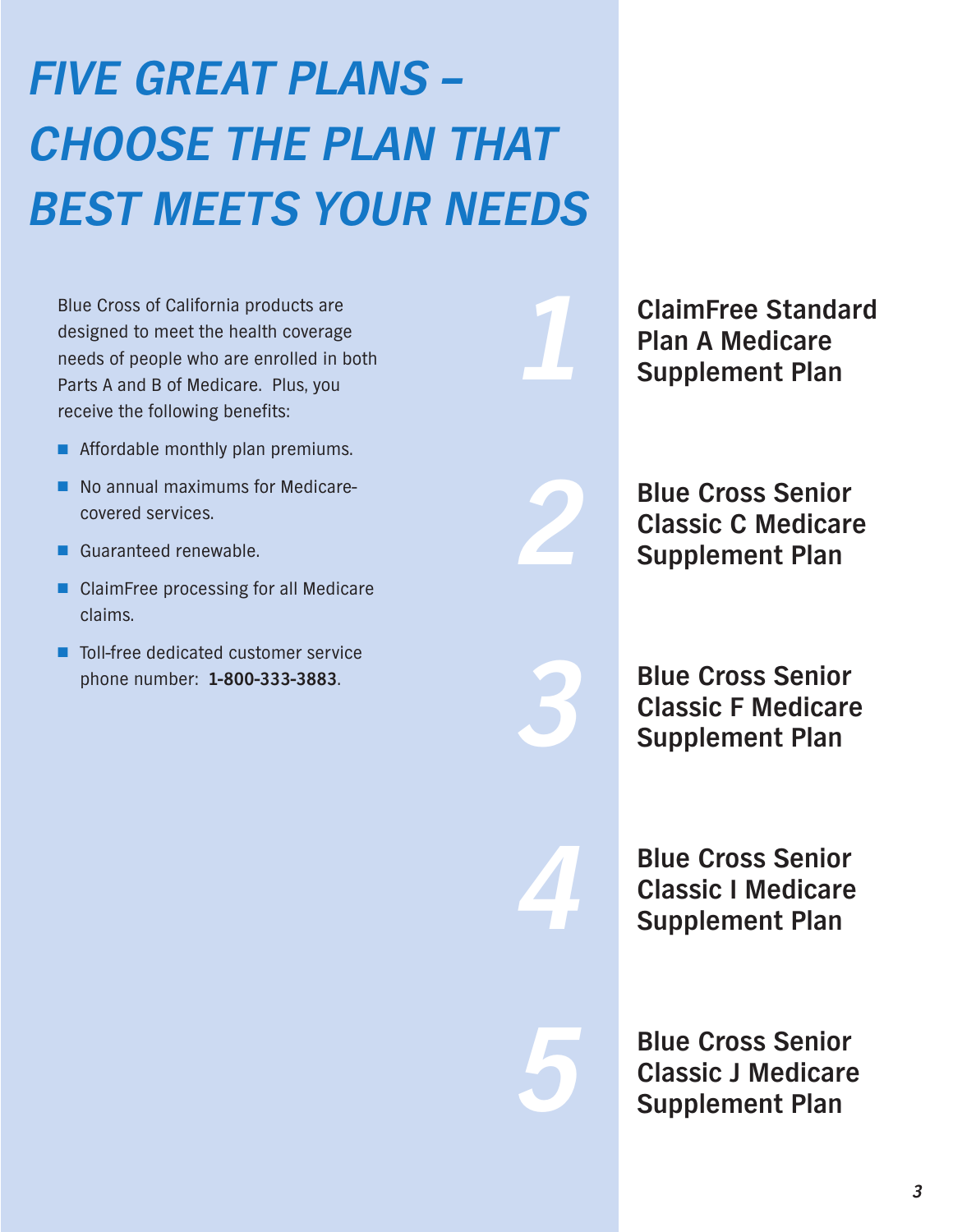## *CLAIMFREE STANDARD PLAN A MEDICARE SUPPLEMENT PLAN*

This is our basic affordable Medicare supplement coverage with ClaimFree service.

| <b>Benefits</b> (Effective January 1, 2007) | Coverage |
|---------------------------------------------|----------|
| <b>Basic Benefits</b>                       |          |
| Part A Hospital (Days 61-90)                | Yes      |
| Lifetime Reserve Days (91-150)              | Yes      |
| 365 Lifetime Hospital Days                  | Yes      |
| Parts A and B Blood                         | Yes      |
| Part B Coinsurance                          | Yes      |

## *BLUE CROSS SENIOR CLASSIC C MEDICARE SUPPLEMENT PLAN*

All the benefits of **ClaimFree Standard Plan A Medicare Supplement Plan**, plus the following:

■ Pays the Part A \$992 deductible.

■ Pays the Part B \$131 annual deductible (only when using a Participating Provider, or in other limited circumstances, including emergency care.).

- Coverage for Skilled Nursing Facility Coinsurance.
- Benefits for Foreign Travel Emergency.

| <b>Benefits</b> (Effective January 1, 2007) |  |
|---------------------------------------------|--|
|                                             |  |

| Part A Deductible (\$992)                          | Yes | Yes |
|----------------------------------------------------|-----|-----|
| <b>Basic Benefits</b>                              |     |     |
| Part A Hospital (Days 61-90)                       | Yes | Yes |
| Lifetime Reserve Days (91-150)                     | Yes | Yes |
| 365 Lifetime Hospital Days                         | Yes | Yes |
| Parts A and B Blood                                | Yes | Yes |
| Part B Coinsurance                                 | Yes | Yes |
| Part B Annual Deductible (\$131)                   | Yes | No  |
| Skilled Nursing Facility Coinsurance (Days 21-100) | Yes | Yes |
| <b>Foreign Travel Emergency</b>                    | Yes | Yes |

**Participating Providers** *Any Other Providers* 

**Note:** Please remember to review the Outline of Coverage which begins on page 13, so you'll know about conditions, limitations and exclusions of coverage.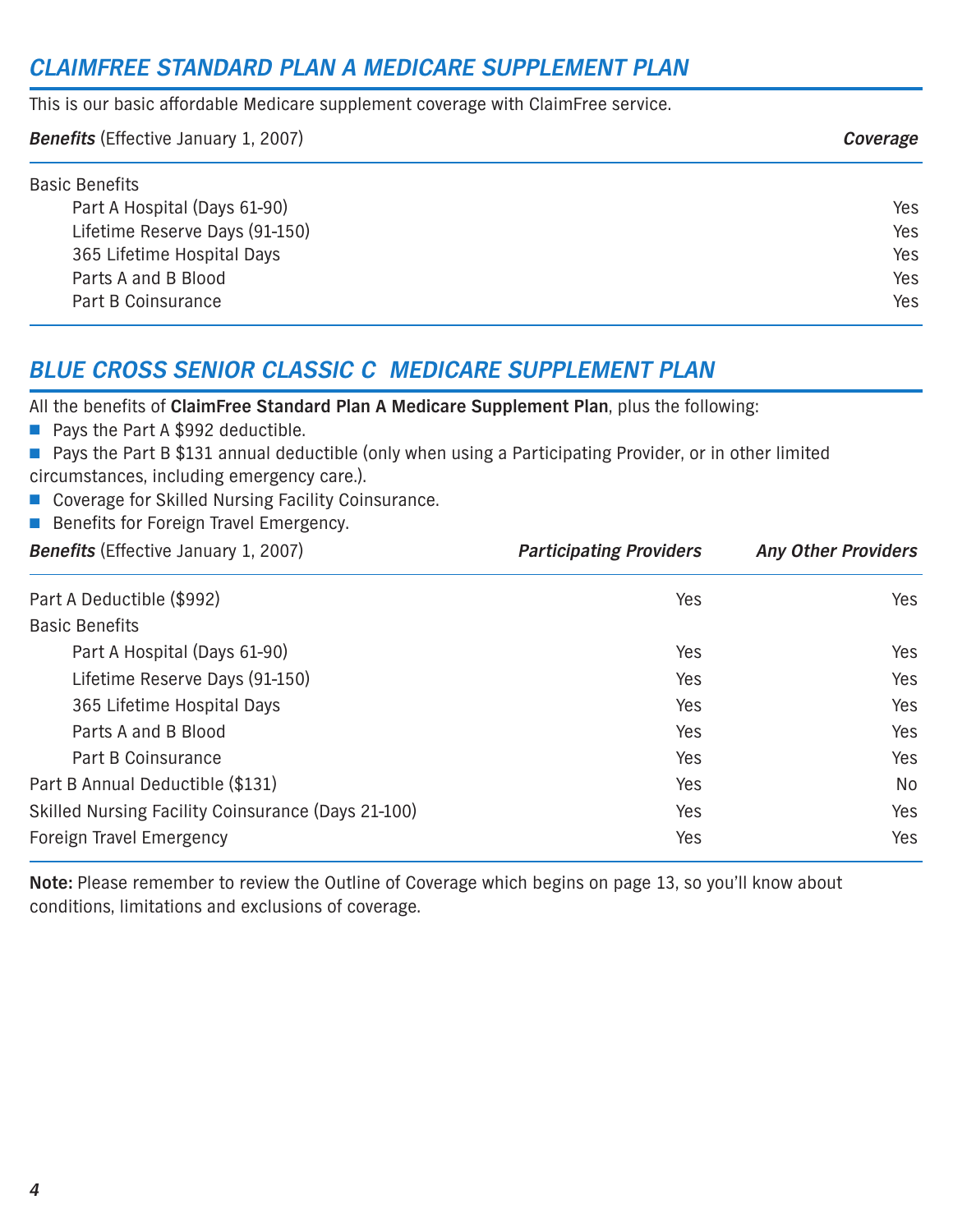## *BLUE CROSS SENIOR CLASSIC F MEDICARE SUPPLEMENT PLAN*

All the benefits of **ClaimFree Standard Plan A Medicare Supplement Plan**, plus the following:

- Pays the Part A \$992 deductible.
- Pays the Part B \$131 annual deductible (only when using a Participating Provider, or in other limited
- circumstances, including emergency care.).
- Benefits for Part B excess charges.
- Coverage for Skilled Nursing Facility Coinsurance.
- Benefits for Foreign Travel Emergency.

| <b>Benefits</b> (Effective January 1, 2007)        | <b>Participating Providers</b> | <b>Any Other Providers</b> |
|----------------------------------------------------|--------------------------------|----------------------------|
| Part A Deductible (\$992)                          | Yes                            | Yes                        |
| <b>Basic Benefits</b>                              |                                |                            |
| Part A Hospital (Days 61-90)                       | Yes                            | Yes                        |
| Lifetime Reserve Days (91-150)                     | Yes                            | Yes                        |
| 365 Lifetime Hospital Days                         | Yes                            | Yes                        |
| Parts A and B Blood                                | Yes                            | Yes                        |
| Part B Coinsurance                                 | Yes                            | Yes                        |
| Skilled Nursing Facility Coinsurance (Days 21-100) | Yes                            | Yes                        |
| Part B Annual Deductible (\$131)                   | Yes                            | No.                        |
| Part B Excess Charges at 100%                      | Yes                            | Yes                        |
| <b>Foreign Travel Emergency</b>                    | Yes                            | Yes                        |

### *BLUE CROSS SENIOR CLASSIC I MEDICARE SUPPLEMENT PLAN*

All the benefits of **ClaimFree Standard Plan A Medicare Supplement Plan**, plus the following:

- Pays the Part A \$992 deductible.
- Coverage for Skilled Nursing Facility Coinsurance.
- Benefits for Part B excess charges.
- Benefits for Foreign Travel Emergency.
- Benefits for At-Home Recovery.

| <b>Benefits</b> (Effective January 1, 2007)        | <b>Participating Providers</b> | <b>Any Other Providers</b> |
|----------------------------------------------------|--------------------------------|----------------------------|
| Part A Deductible (\$992)                          | Yes                            | Yes                        |
| <b>Basic Benefits</b>                              |                                |                            |
| Part A Hospital (Days 61-90)                       | Yes                            | Yes                        |
| Lifetime Reserve Days (91-150)                     | Yes                            | Yes                        |
| 365 Lifetime Hospital Days                         | Yes                            | Yes                        |
| Parts A and B Blood                                | Yes                            | <b>Yes</b>                 |
| Part B Coinsurance                                 | Yes                            | Yes                        |
| Skilled Nursing Facility Coinsurance (Days 21-100) | Yes                            | Yes                        |
| Part B Excess Charges at 100%                      | Yes                            | Yes                        |
| <b>Foreign Travel Emergency</b>                    | Yes                            | Yes                        |
| At-Home Recovery (up to \$1,600 per year)          | Yes                            | Yes                        |

**Note:** Please remember to review the Outline of Coverage which begins on page 13, so you'll know about conditions, limitations and exclusions of coverage.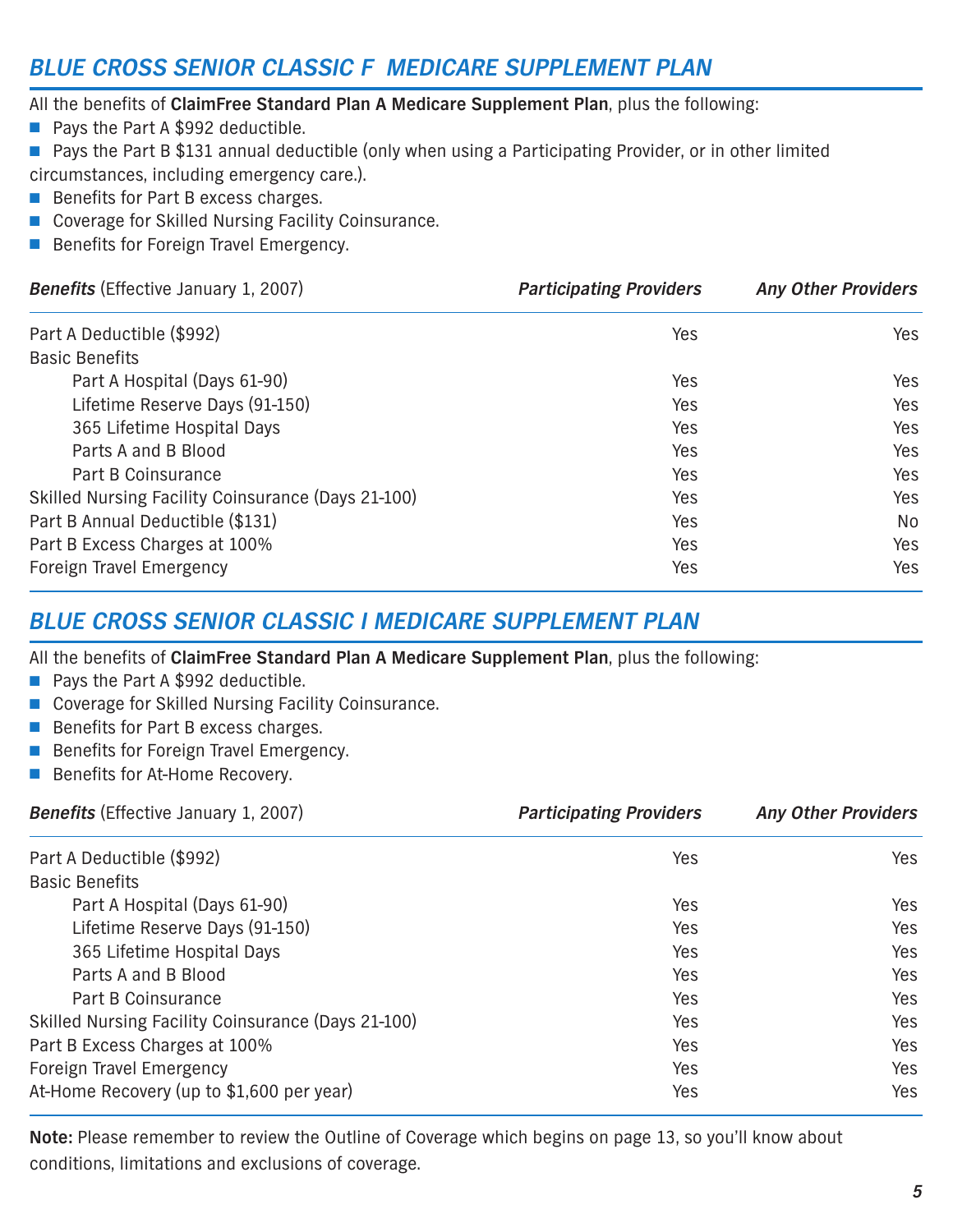### *BLUE CROSS SENIOR CLASSIC J MEDICARE SUPPLEMENT PLAN*

### All the benefits of **Blue Cross Senior Classic F Medicare Supplement Plan**, plus the following:

- Benefits for At-Home Recovery.
- Benefits for Preventive Medical Care.

| <b>Benefits</b> (Effective January 1, 2007)        | <b>Participating Providers</b> | <b>Any Other Providers</b> |
|----------------------------------------------------|--------------------------------|----------------------------|
| Part A Deductible (\$992)                          | Yes                            | Yes                        |
| <b>Basic Benefits</b>                              |                                |                            |
| Part A Hospital (Days 61-90)                       | Yes                            | Yes                        |
| Lifetime Reserve Days (91-150)                     | Yes                            | Yes                        |
| 365 Lifetime Hospital Days                         | Yes                            | Yes                        |
| Parts A and B Blood                                | Yes                            | Yes                        |
| Part B Coinsurance                                 | Yes                            | Yes                        |
| Skilled Nursing Facility Coinsurance (Days 21-100) | Yes                            | Yes                        |
| Part B Annual Deductible (\$131)                   | Yes                            | No.                        |
| Part B Excess Charges at 100%                      | Yes                            | Yes                        |
| <b>Foreign Travel Emergency</b>                    | Yes                            | Yes                        |
| At-Home Recovery (up to \$1,600 per year)          | Yes                            | Yes                        |
| Preventive Medical Care (up to \$120 per year)     | Yes                            | Yes                        |

**Note:** Please remember to review the Outline of Coverage which begins on page 13, so you'll know about conditions, limitations and exclusions of coverage.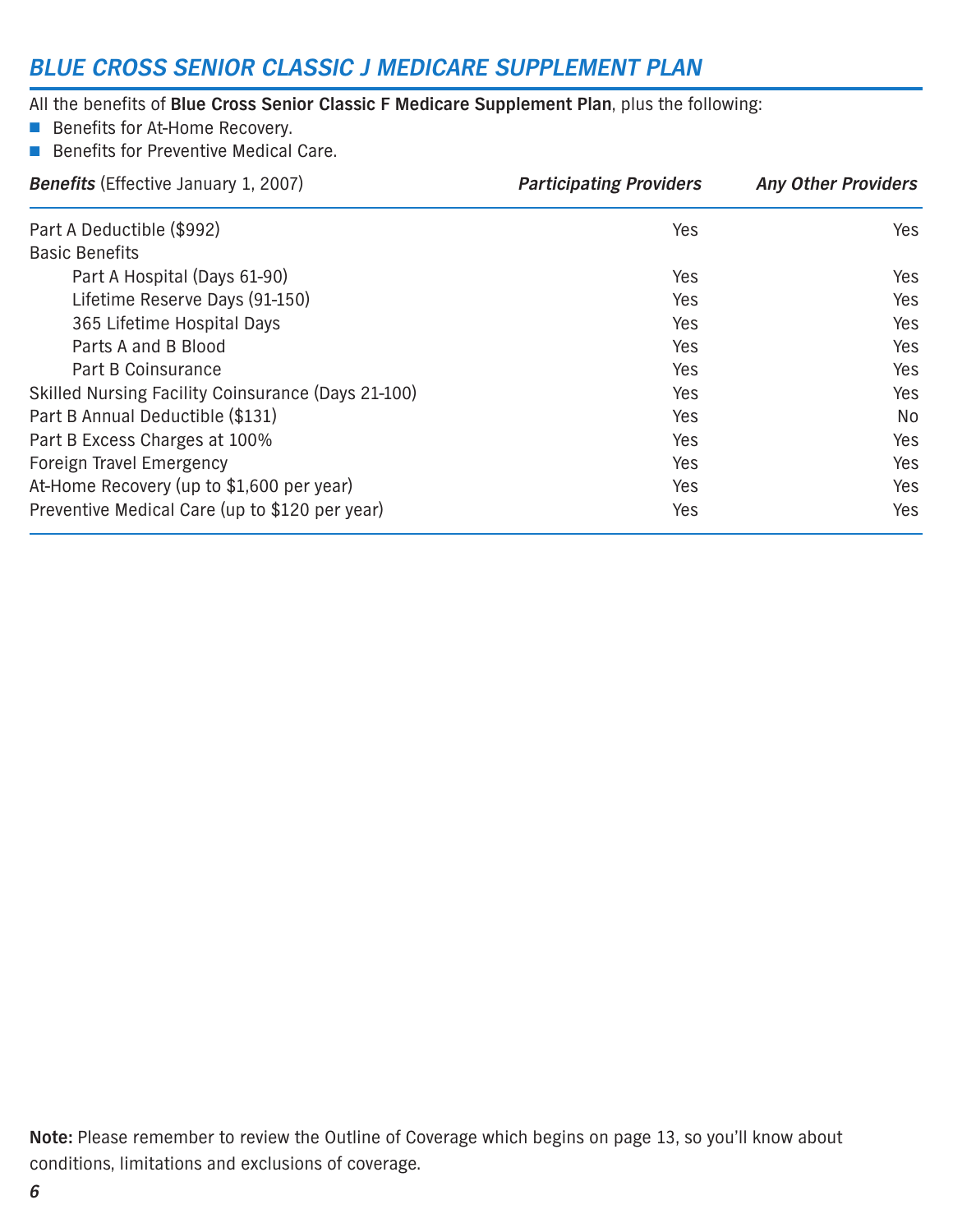## *EXAMPLE*

Here is an example of how you could save money when you have incurred a \$2,000 charge for services where Medicare has established a \$1,750 allowable level charge (assume that your Medicare Part B deductible has been satisfied):

| <b>ClaimFree Standard Plan A</b><br><b>Medicare Supplement Plan</b> | <b>Doctor Accepts</b><br><b>Medicare Assignment</b> | <b>Doctor Does Not Accept</b><br><b>Medicare Assignment</b> |
|---------------------------------------------------------------------|-----------------------------------------------------|-------------------------------------------------------------|
| Medicare pays                                                       | \$1,400                                             | \$1,400                                                     |
| <b>Blue Cross pays</b>                                              | \$350                                               | \$350                                                       |
| You pay                                                             | $\mathbb{S}^-$                                      | \$250                                                       |

| <b>Blue Cross Senior Classic C</b><br><b>Medicare Supplement Plan</b> | <b>Doctor Accepts</b><br><b>Medicare Assignment</b> | <b>Doctor Does Not Accept</b><br><b>Medicare Assignment</b> |
|-----------------------------------------------------------------------|-----------------------------------------------------|-------------------------------------------------------------|
| Medicare pays                                                         | \$1,400                                             | \$1,400                                                     |
| <b>Blue Cross pays</b>                                                | \$350                                               | \$350                                                       |
| You pay                                                               | $\mathbb{S}$                                        | \$250                                                       |

#### *Blue Cross Senior Classic F Medicare Supplement*

#### *Plan, Blue Cross Senior Classic I Medicare S*

| upplement Plan or Blue Cross Senior Classic J<br><b>Medicare Supplement Plan</b> | <b>Doctor Accepts</b><br><b>Medicare Assignment</b> | <b>Doctor Does Not Accept</b><br><b>Medicare Assignment</b> |
|----------------------------------------------------------------------------------|-----------------------------------------------------|-------------------------------------------------------------|
| Medicare pays                                                                    | \$1,400                                             | \$1,400                                                     |
| <b>Blue Cross pays</b>                                                           | \$350                                               |                                                             |
| Pays the difference between the negotiated rate/                                 |                                                     | \$600                                                       |
| billed charges and Medicare's payment                                            |                                                     |                                                             |
| You pay                                                                          | $\mathbb{S}$                                        | $\overline{0}$                                              |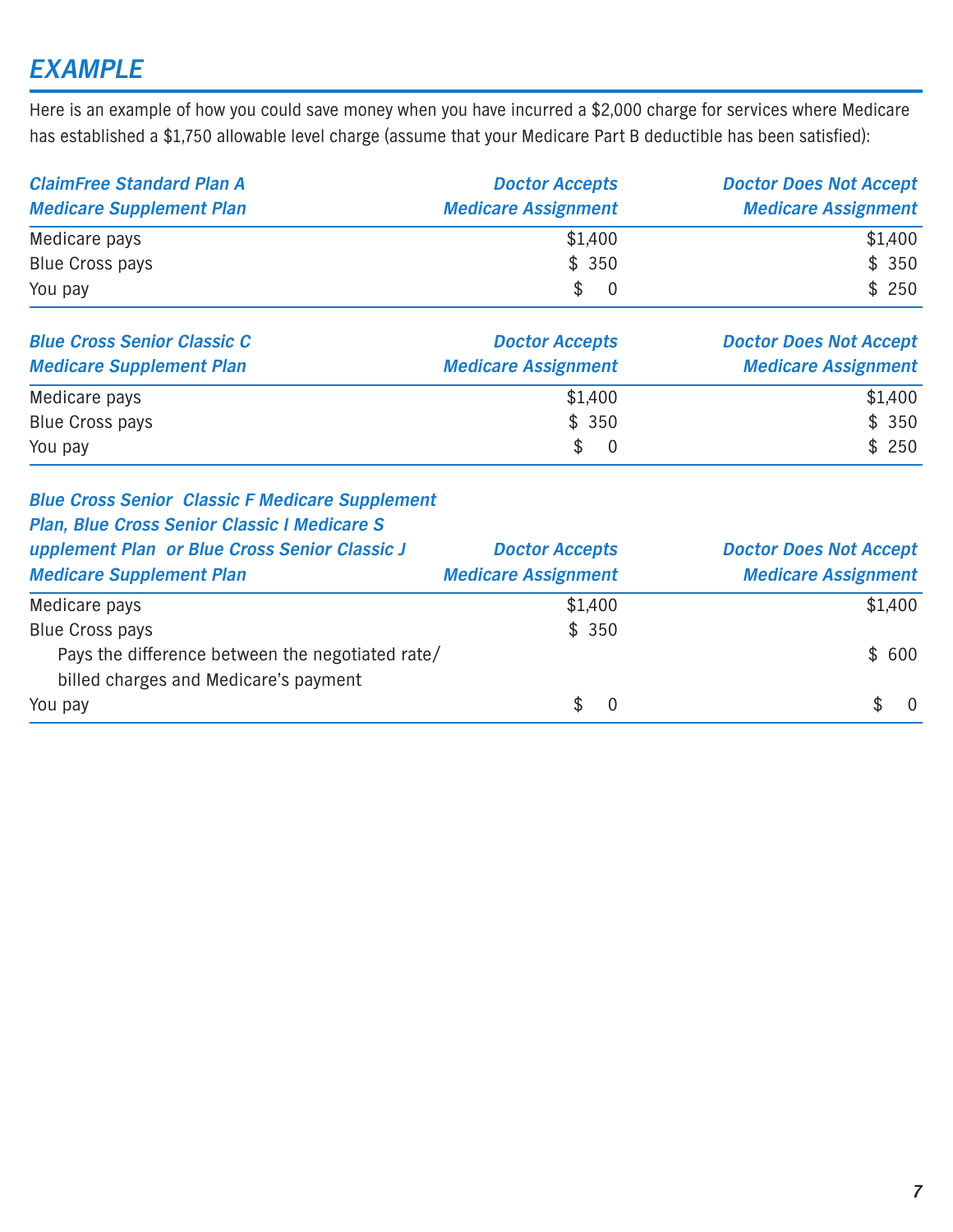## *OUTLINE OF MEDICARE SUPPLEMENT COVERAGE AND PREMIUM INFORMATION*

Use this outline to compare benefits and premiums among policies.

Medicare supplement coverage/policies of this category are designed to supplement Medicare by covering some hospital, medical and surgical services that are partially covered by Medicare. Coverage is provided for hospital inpatient charges and some physicians' charges, subject to any deductibles and coinsurance provisions which may be in addition to those provided by Medicare, and subject to other limitations which may be set forth in the policy.

#### *POLICY REPLACEMENT*

If you are replacing other health coverage, do NOT cancel it until you have actually received your new contract and are sure you want to keep it.

#### *NOTICE*

This contract may not fully cover all of your medical costs. Neither Blue Cross of California nor its agents are connected with Medicare.

This outline of coverage does not give all the details of Medicare coverage. Contact your local Social Security office or consult "The Medicare Handbook" for further details and limitations applicable to Medicare.

#### *READ YOUR AGREEMENT*

This brochure provides a brief description of important features of your program. This is not the Agreement and only the Agreement sets forth, in detail, the rights and obligations of both you and Blue Cross of California. You will receive your Blue Cross of California Agreement once you enroll. It is important that you read your Agreement carefully upon receiving it.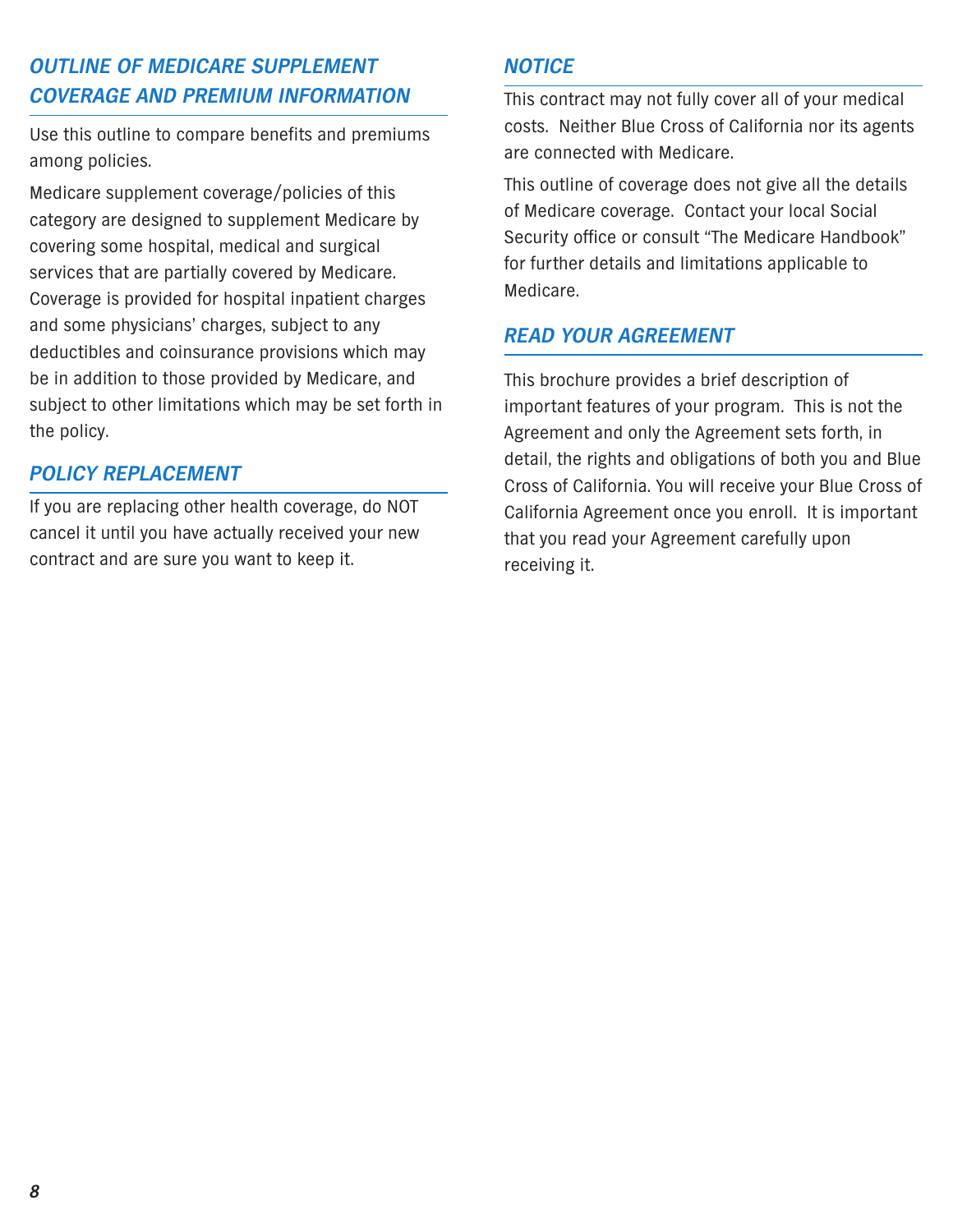*Use the easy-to-read charts on the next 6 pages to learn how we can help you cover the gaps in Medicare with*



**ClaimFree Standard Plan A Medicare Supplement Plan**

**Blue Cross Senior Classic C Medicare Supplement Plan**

*3*

*4*

*5*

**Blue Cross Senior Classic F Medicare Supplement Plan**

**Blue Cross Senior Classic I Medicare Supplement Plan**

**Blue Cross Senior Classic J Medicare Supplement Plan**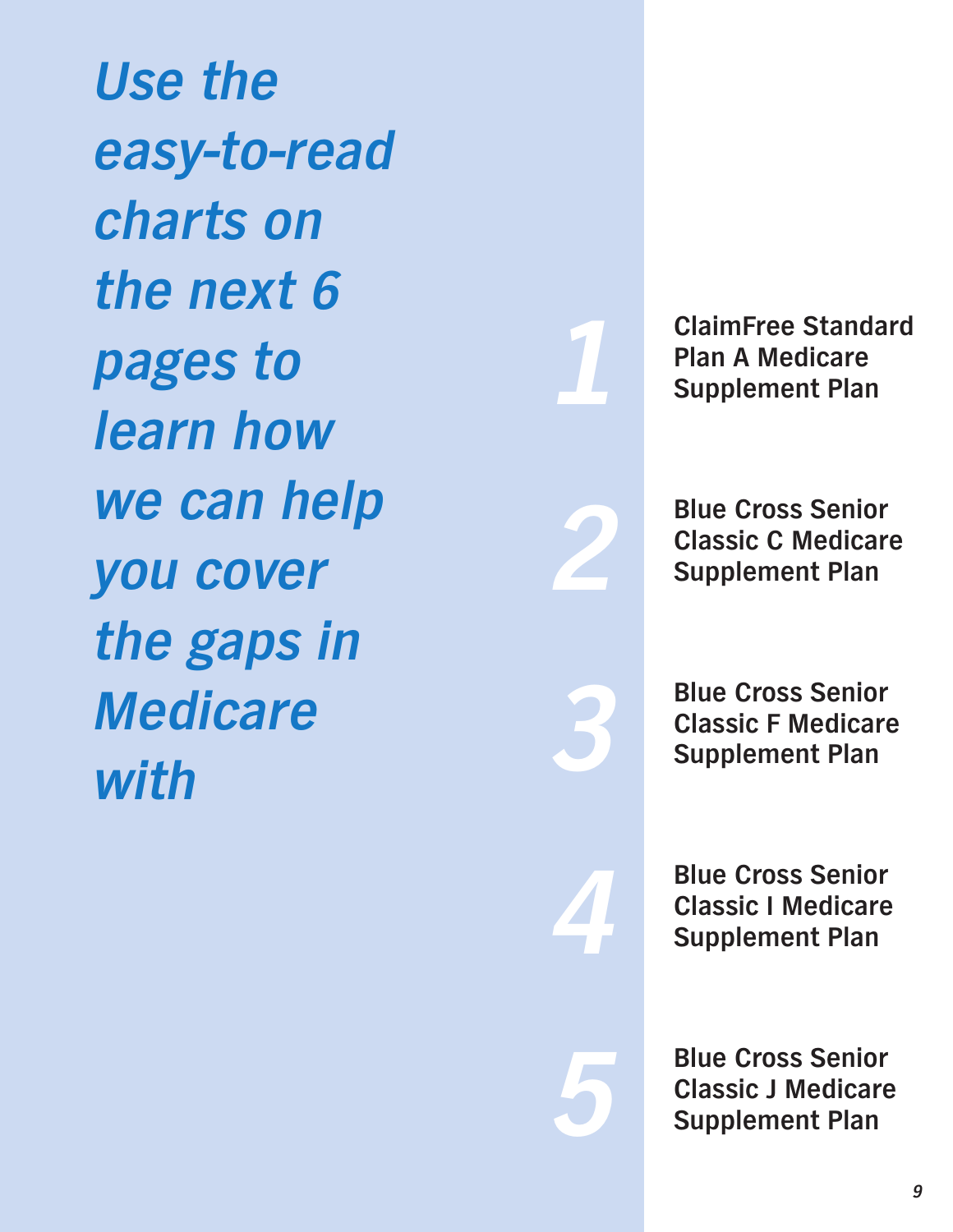| <b>Services</b>                                                                                                                                                                                             | <b>Benefit</b>                         | <b>Medicare Pays</b>                           | <b>ClaimFree</b><br><b>Standard Plan A</b><br><b>Medicare</b><br><b>Supplement Plan</b><br>Pays | <b>Blue Cross Senior</b><br><b>Classic C Medicare</b><br><b>Supplement Plan</b><br>Pays      |
|-------------------------------------------------------------------------------------------------------------------------------------------------------------------------------------------------------------|----------------------------------------|------------------------------------------------|-------------------------------------------------------------------------------------------------|----------------------------------------------------------------------------------------------|
| <b>Hospitalization</b><br>Semiprivate room<br>and board, general<br>nursing and other<br>hospital services<br>and supplies, such<br>as drugs, x-rays, lab                                                   | First 60 days                          | All but the first \$992<br>(Part A deductible) | No benefit                                                                                      | Pays in full                                                                                 |
| tests and operating<br>room.                                                                                                                                                                                | 61st thru 90th day                     | All but \$248 per day<br>coinsurance           | Pays in full                                                                                    | Pays in full                                                                                 |
|                                                                                                                                                                                                             | 91st thru 150th<br>$day*$              | All but \$496 per day<br>lifetime reserve      | Pays in full                                                                                    | Pays in full                                                                                 |
|                                                                                                                                                                                                             | 151st thru 515th<br>day                | Nothing                                        | 100% of medically<br>necessary Part A<br>eligible expenses<br>up to 365 days per<br>lifetime    | 100% of medically<br>necessary Part A<br>eligible expenses<br>up to 365 days per<br>lifetime |
| <b>Skilled Nursing</b><br><b>Facility Care</b><br>(must be approved<br>by Medicare)                                                                                                                         | First 20 days                          | 100% of approved<br>amount                     | No benefit<br>(Paid by Medicare)                                                                | No benefit<br>(Paid by Medicare)                                                             |
| You must have been<br>in a hospital for at<br>least 3 days, enter a<br>Medicare-approved<br>facility generally<br>within 30 days after<br>hospital discharge,<br>and meet other<br>program<br>requirements. | 21st thru 100th<br>day                 | All but \$124 per day                          | No benefit                                                                                      | Pays in full                                                                                 |
| <b>Blood</b>                                                                                                                                                                                                | Unlimited if<br>medically<br>necessary | All but first 3 pints<br>per calendar year     | First 3 pints of<br>unreplaced blood                                                            | First 3 pints of<br>unreplaced blood                                                         |

\* 60 lifetime reserve days may be used only once

\*\* These charges are covered in full when using any other provider if services are for a medical emergency, services are immediately required for an unforeseen illness, injury or condition, or it is unreasonable to obtain services through a network provider.

Part A Services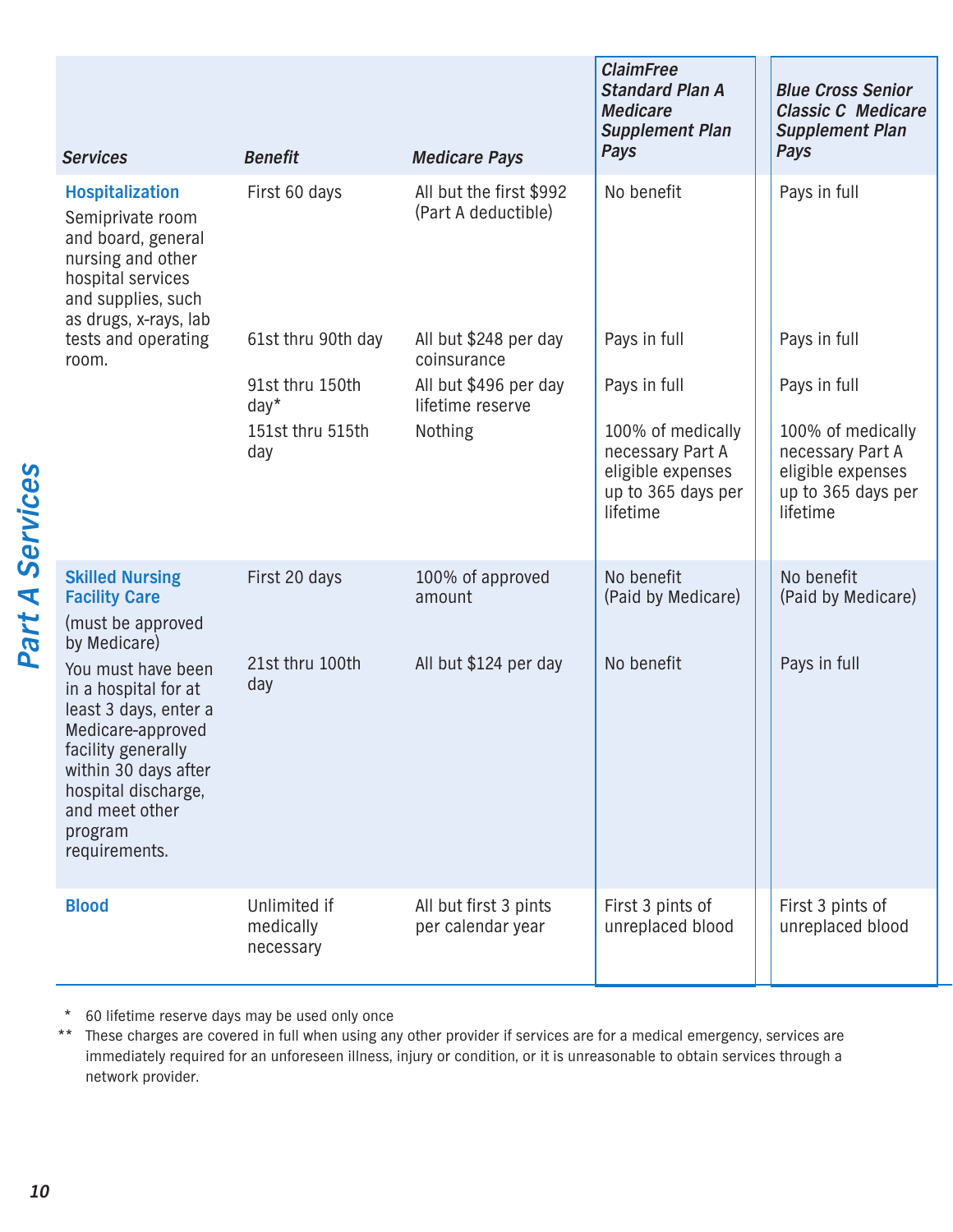| <b>Blue Cross</b><br><b>Senior Classic F</b><br><b>Medicare</b><br><b>Supplement Plan</b><br>Pays | <b>Blue Cross Senior</b><br><b>Classic I Medicare</b><br><b>Supplement Plan</b><br>Pays         | <b>Blue Cross Senior</b><br><b>Classic J Medicare</b><br><b>Supplement Plan</b><br><b>Pays</b>  | <b>You Pay</b>                                                                                                                                                                                                                                                                                                                                         |
|---------------------------------------------------------------------------------------------------|-------------------------------------------------------------------------------------------------|-------------------------------------------------------------------------------------------------|--------------------------------------------------------------------------------------------------------------------------------------------------------------------------------------------------------------------------------------------------------------------------------------------------------------------------------------------------------|
| Pays in full                                                                                      | Pays in full                                                                                    | Pays in full                                                                                    | Nothing for Blue Cross Senior Classic C Medicare<br>Supplement Plan, Blue Cross Senior Classic F<br>Medicare Supplement Plan, Blue Cross Senior<br><b>Classic I Medicare Supplement Plan, and Blue</b><br>Cross Senior Classic J Medicare Supplement Plan.<br>For ClaimFree Standard Plan A Medicare<br>Supplement Plan, the \$992 initial deductible. |
| Pays in full                                                                                      | Pays in full                                                                                    | Pays in full                                                                                    | Nothing                                                                                                                                                                                                                                                                                                                                                |
| Pays in full                                                                                      | Pays in full                                                                                    | Pays in full                                                                                    | Nothing                                                                                                                                                                                                                                                                                                                                                |
| 100% of<br>medically<br>necessary Part A<br>eligible expenses<br>up to 365 days<br>per lifetime   | 100% of<br>medically<br>necessary Part A<br>eligible expenses<br>up to 365 days<br>per lifetime | 100% of<br>medically<br>necessary Part A<br>eligible expenses<br>up to 365 days<br>per lifetime | Nothing                                                                                                                                                                                                                                                                                                                                                |
| No benefit<br>(Paid by<br>Medicare)                                                               | No benefit<br>(Paid by<br>Medicare)                                                             | No benefit<br>(Paid by<br>Medicare)                                                             | Nothing                                                                                                                                                                                                                                                                                                                                                |
| Pays in full                                                                                      | Pays in full                                                                                    | Pays in full                                                                                    | Nothing for Blue Cross Senior Classic C Medicare<br>Supplement Plan, Blue Cross Senior Classic F<br>Medicare Supplement Plan, Blue Cross Senior<br><b>Classic I Medicare Supplement Plan, and Blue</b><br>Cross Senior Classic J Medicare Supplement Plan.<br>For ClaimFree Standard Plan A Medicare<br>Supplement Plan, \$124 per day.                |
| First 3 pints of<br>unreplaced blood                                                              | First 3 pints of<br>unreplaced blood                                                            | First 3 pints of<br>unreplaced blood                                                            | Nothing                                                                                                                                                                                                                                                                                                                                                |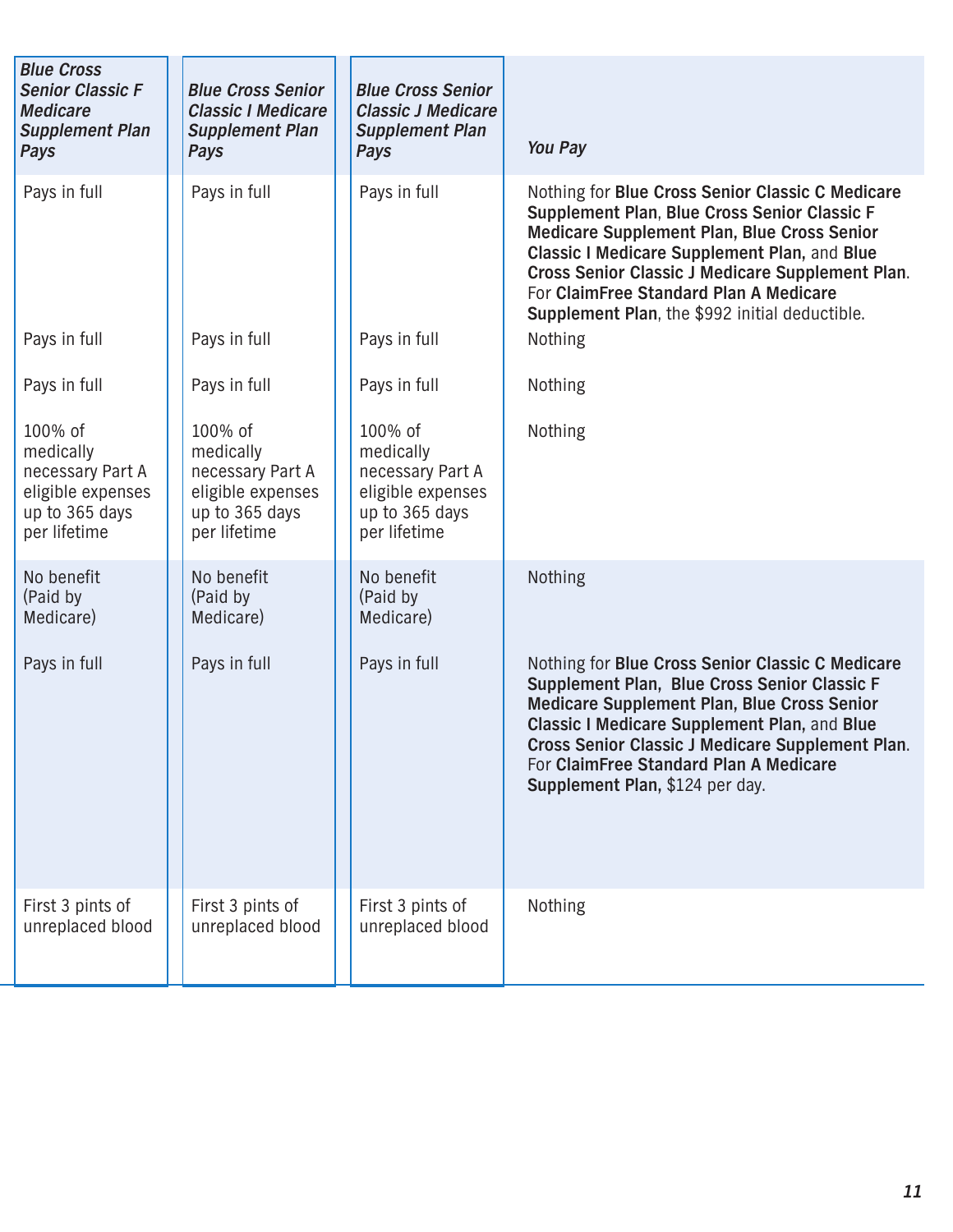|           | <b>Services</b>                                                                                                                                                                                                                                      | <b>Benefit</b>                                                           | <b>Medicare Pays</b>                                                                                                                                                                                                                                               | <b>ClaimFree</b><br><b>Standard Plan A</b><br><b>Medicare</b><br><b>Supplement Plan</b><br>Pays                              |  | <b>Blue Cross Senior</b><br><b>Classic C Medicare</b><br><b>Supplement Plan</b><br>Pays                                                                              |  |
|-----------|------------------------------------------------------------------------------------------------------------------------------------------------------------------------------------------------------------------------------------------------------|--------------------------------------------------------------------------|--------------------------------------------------------------------------------------------------------------------------------------------------------------------------------------------------------------------------------------------------------------------|------------------------------------------------------------------------------------------------------------------------------|--|----------------------------------------------------------------------------------------------------------------------------------------------------------------------|--|
| Services  | <b>Medical Expenses</b><br>Physician's<br>services, inpatient<br>and outpatient<br>medical and<br>surgical services<br>and supplies,<br>physical and<br>speech therapy,<br>diagnostic tests,<br>durable medical<br>equipment, and<br>other services. | <b>Medical services</b><br>in or out of the<br>hospital                  | 80% of approved<br>amount (50% of<br>approved charges<br>for most outpatient<br>mental health<br>services) after the<br>\$131 Part B<br>deductible                                                                                                                 | Remainder of<br>Medicare<br>approved amount<br>(Medicare<br>coinsurance)<br>No benefit for the<br>\$131 Part B<br>deductible |  | Remainder of<br>Medicare approved<br>amount (Medicare<br>coinsurance)<br>100% of the<br>Medicare Part B<br>deductible when<br>using a<br>Participating<br>Provider** |  |
| B<br>Part | <b>Excess Charges</b>                                                                                                                                                                                                                                | Medical<br>expenses in<br>excess of<br>Medicare's<br>approved<br>charges | Nothing                                                                                                                                                                                                                                                            | No benefit                                                                                                                   |  | No benefit                                                                                                                                                           |  |
|           | <b>Blood</b>                                                                                                                                                                                                                                         | Unlimited if<br>medically<br>necessary                                   | 80% of approved<br>amount (after \$131<br>deductible and<br>starting with 4th<br>pint)                                                                                                                                                                             | First 3 pints of<br>unreplaced blood<br>and coinsurance<br>amount                                                            |  | First 3 pints of<br>unreplaced blood<br>and coinsurance<br>amount                                                                                                    |  |
|           | 60 lifetime reserve days may be used only once<br>$\ast$                                                                                                                                                                                             |                                                                          | These charges are covered in full when using any other provider if services are for a medical emergency, services are immediately<br>required for an unforeseen illness, injury or condition, or it is unreasonable to obtain services through a network provider. |                                                                                                                              |  |                                                                                                                                                                      |  |
|           |                                                                                                                                                                                                                                                      |                                                                          |                                                                                                                                                                                                                                                                    |                                                                                                                              |  |                                                                                                                                                                      |  |
|           | 12                                                                                                                                                                                                                                                   |                                                                          |                                                                                                                                                                                                                                                                    |                                                                                                                              |  |                                                                                                                                                                      |  |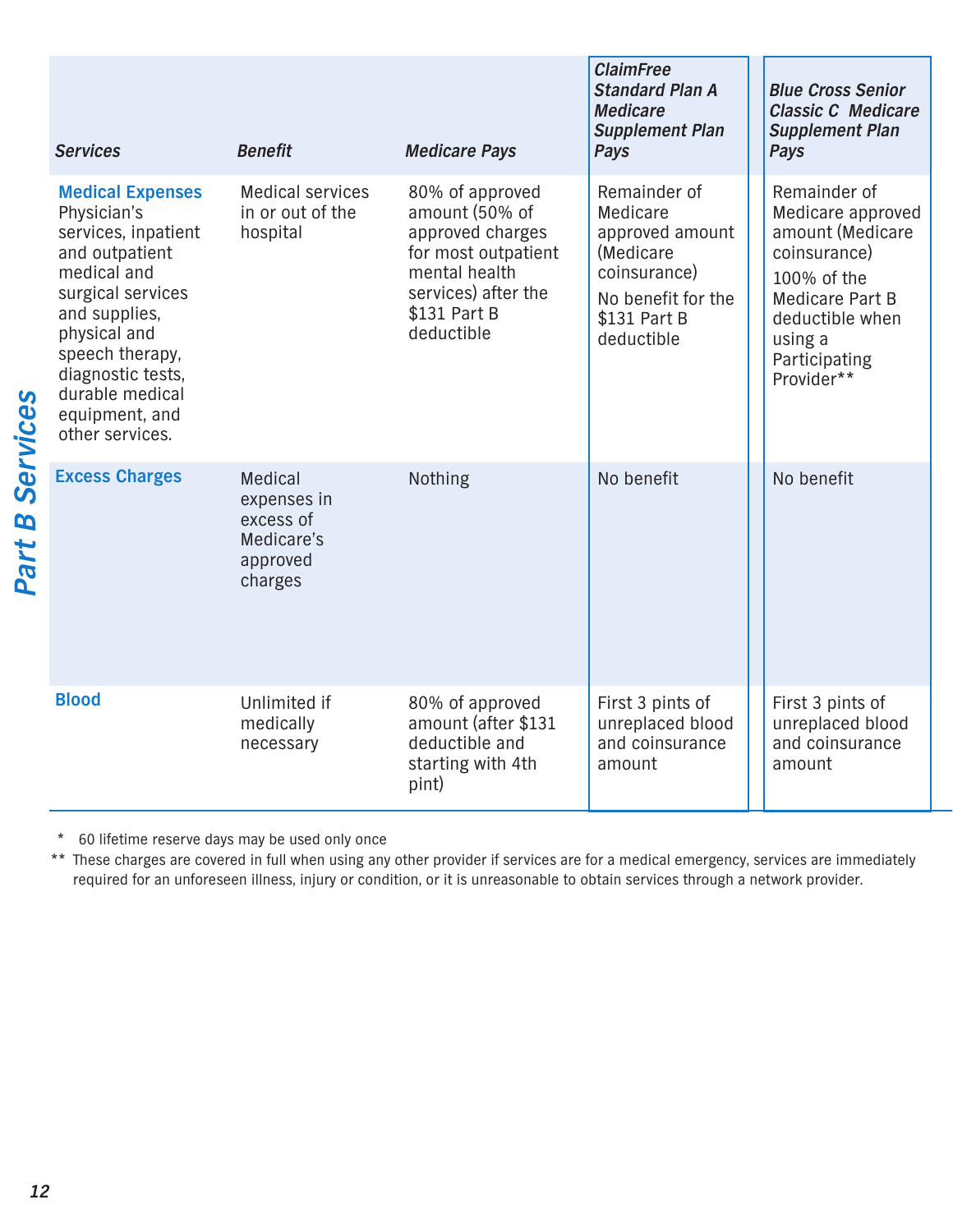| <b>Blue Cross</b><br><b>Senior Classic F</b><br><b>Medicare</b><br><b>Supplement Plan</b><br>Pays                                                                                 | <b>Blue Cross Senior</b><br><b>Classic I Medicare</b><br><b>Supplement Plan</b><br>Pays                                         | <b>Blue Cross Senior</b><br><b>Classic J Medicare</b><br><b>Supplement Plan</b><br>Pays                                                                                     | You Pay                                                                                                                                                                                                                                                                                                                                                                                                                                                                                                                                                                                                                       |
|-----------------------------------------------------------------------------------------------------------------------------------------------------------------------------------|---------------------------------------------------------------------------------------------------------------------------------|-----------------------------------------------------------------------------------------------------------------------------------------------------------------------------|-------------------------------------------------------------------------------------------------------------------------------------------------------------------------------------------------------------------------------------------------------------------------------------------------------------------------------------------------------------------------------------------------------------------------------------------------------------------------------------------------------------------------------------------------------------------------------------------------------------------------------|
| Remainder of<br>Medicare<br>approved<br>amount<br>(Medicare<br>coinsurance)<br>100% of the<br><b>Medicare Part B</b><br>deductible when<br>using a<br>Participating<br>Provider** | Remainder of<br>Medicare<br>approved<br>amount<br>(Medicare<br>coinsurance)<br>No benefit for<br>the \$131 Part B<br>deductible | Remainder of<br>Medicare<br>approved<br>amount<br>(Medicare)<br>coinsurance)<br>100% of the<br>Medicare Part B<br>deductible when<br>using a<br>Participating<br>Provider** | Nothing for Blue Cross Senior Classic C Medicare<br>Supplement Plan, Blue Cross Senior Classic F<br>Medicare Supplement Plan, and Blue Cross<br>Senior Classic J Medicare Supplement Plan,<br>when using a Participating Provider. For<br><b>ClaimFree Standard Plan A Medicare</b><br>Supplement Plan, and Blue Cross Senior Classic<br>C Medicare Supplement Plan, and for Blue Cross<br>Senior Classic F Medicare Supplement Plan,<br><b>Blue Cross Senior Classic I Medicare</b><br>Supplement Plan, and Blue Cross Senior Classic<br>J Medicare Supplement Plan, when using any<br>other provider, the \$131 deductible. |
| 100%                                                                                                                                                                              | 100%                                                                                                                            | 100%                                                                                                                                                                        | Nothing for Blue Cross Senior Classic F<br><b>Medicare Supplement Plan, Blue Cross Senior</b><br>Classic I Medicare Supplement Plan, and Blue<br><b>Cross Senior Classic J Medicare Supplement</b><br>Plan. For ClaimFree Standard Plan A Medicare<br>Supplement Plan and Blue Cross Senior Classic<br>C Medicare Supplement Plan, any amounts over<br>100% of Medicare's approved charges if you go<br>to a provider who does not accept Medicare<br>assignment.                                                                                                                                                             |
| First 3 pints of<br>unreplaced<br>blood and<br>coinsurance<br>amount                                                                                                              | First 3 pints of<br>unreplaced<br>blood and<br>coinsurance<br>amount                                                            | First 3 pints of<br>unreplaced<br>blood and<br>coinsurance<br>amount                                                                                                        | Nothing                                                                                                                                                                                                                                                                                                                                                                                                                                                                                                                                                                                                                       |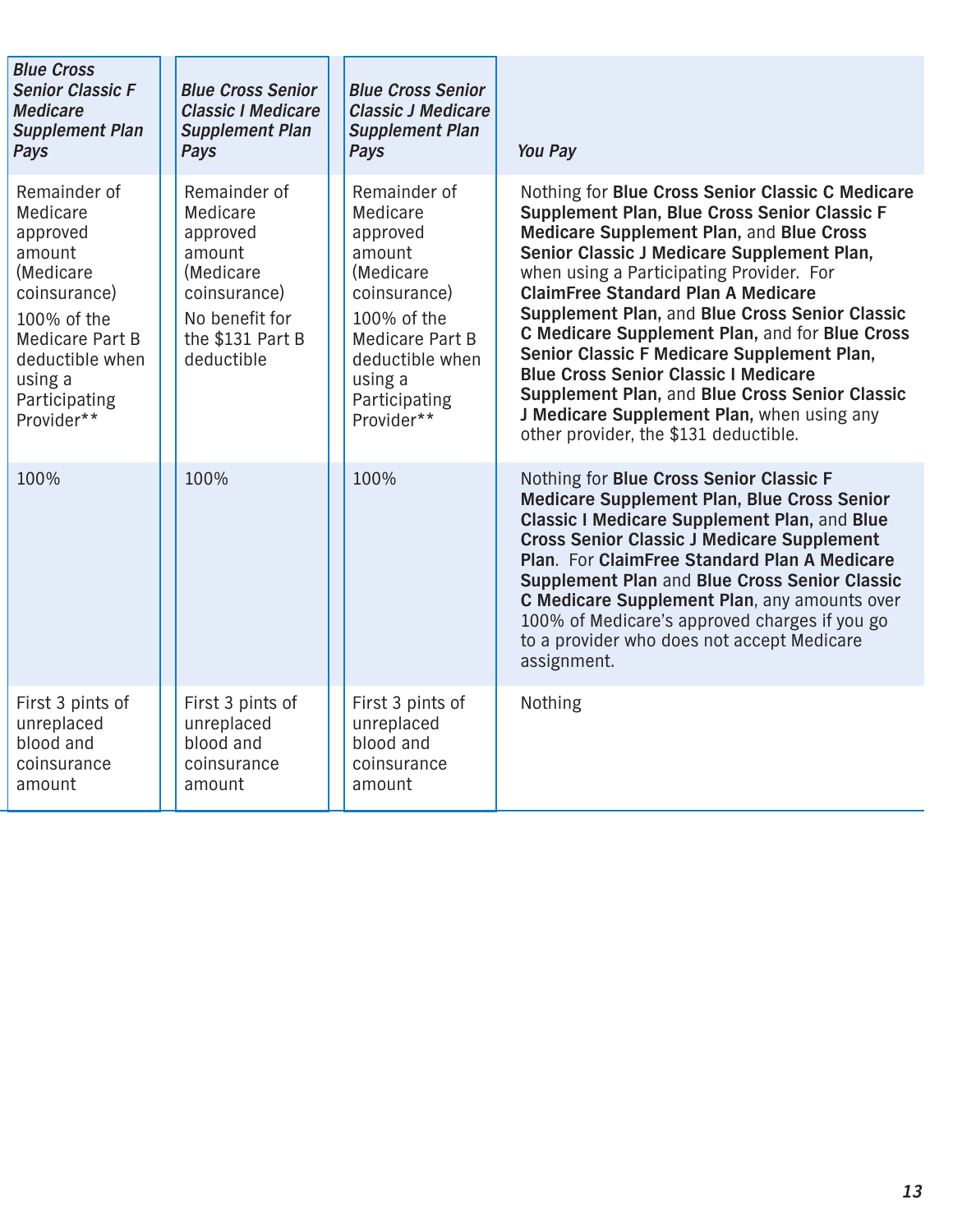| <b>Services</b>                                                                                | <b>Benefit</b>                                                                                                                                                                                                                                                                                                                                                          | <b>Medicare Pays</b>                                                                        | <b>ClaimFree Standard</b><br><b>Plan A Medicare</b><br><b>Supplement Plan Pays</b> | <b>Blue Cross Senior</b><br><b>Classic C Medicare</b><br><b>Supplement Plan Pays</b> |
|------------------------------------------------------------------------------------------------|-------------------------------------------------------------------------------------------------------------------------------------------------------------------------------------------------------------------------------------------------------------------------------------------------------------------------------------------------------------------------|---------------------------------------------------------------------------------------------|------------------------------------------------------------------------------------|--------------------------------------------------------------------------------------|
| <b>Foreign Travel</b><br><b>Emergency</b>                                                      | <b>Medically necessary</b><br>emergency care<br>services beginning<br>during the first 60<br>days of each trip<br>outside the USA<br>First \$250 each<br>calendar year<br>Remainder of<br>charges                                                                                                                                                                       | Nothing, except<br>under limited<br>circumstances in<br>Canada and Mexico<br><b>Nothing</b> | No benefit<br>No benefit                                                           | No benefit<br>80% to a lifetime<br>maximum benefit of<br>\$50,000                    |
| <b>At-Home</b><br><b>Recovery</b>                                                              | Includes short term,<br>at-home assistance<br>with activities of daily<br>living (bathing,<br>dressing, personal<br>hygiene, etc.) for those<br>recovering from an<br>illness, injury or                                                                                                                                                                                |                                                                                             |                                                                                    |                                                                                      |
|                                                                                                | surgery<br>Benefit for each visit                                                                                                                                                                                                                                                                                                                                       | <b>Nothing</b>                                                                              | No benefit                                                                         | No benefit                                                                           |
|                                                                                                | Number of visits<br>covered (must be<br>received within 8<br>weeks of last<br>Medicare approved<br>visit)                                                                                                                                                                                                                                                               | <b>Nothing</b>                                                                              | No benefit                                                                         | No benefit                                                                           |
|                                                                                                | Calendar year<br>maximum                                                                                                                                                                                                                                                                                                                                                | <b>Nothing</b>                                                                              | No benefit                                                                         | No benefit                                                                           |
| <b>Preventive</b><br><b>Medical</b><br><b>Care-Not</b><br><b>Covered By</b><br><b>Medicare</b> | Some annual physical<br>and preventive tests<br>and services such as:<br>hearing screenings,<br>dipstick urinalysis,<br>diabetes screening,<br>thyroid function test,<br>tetanus and<br>diphtheria booster<br>and education,<br>administered or<br>ordered by your<br>doctor when not<br>covered by Medicare<br>First \$120 each<br>calendar year<br>Additional charges | <b>Nothing</b><br><b>Nothing</b>                                                            | No benefit<br>No benefit                                                           | No benefit<br>No benefit                                                             |
|                                                                                                |                                                                                                                                                                                                                                                                                                                                                                         |                                                                                             |                                                                                    |                                                                                      |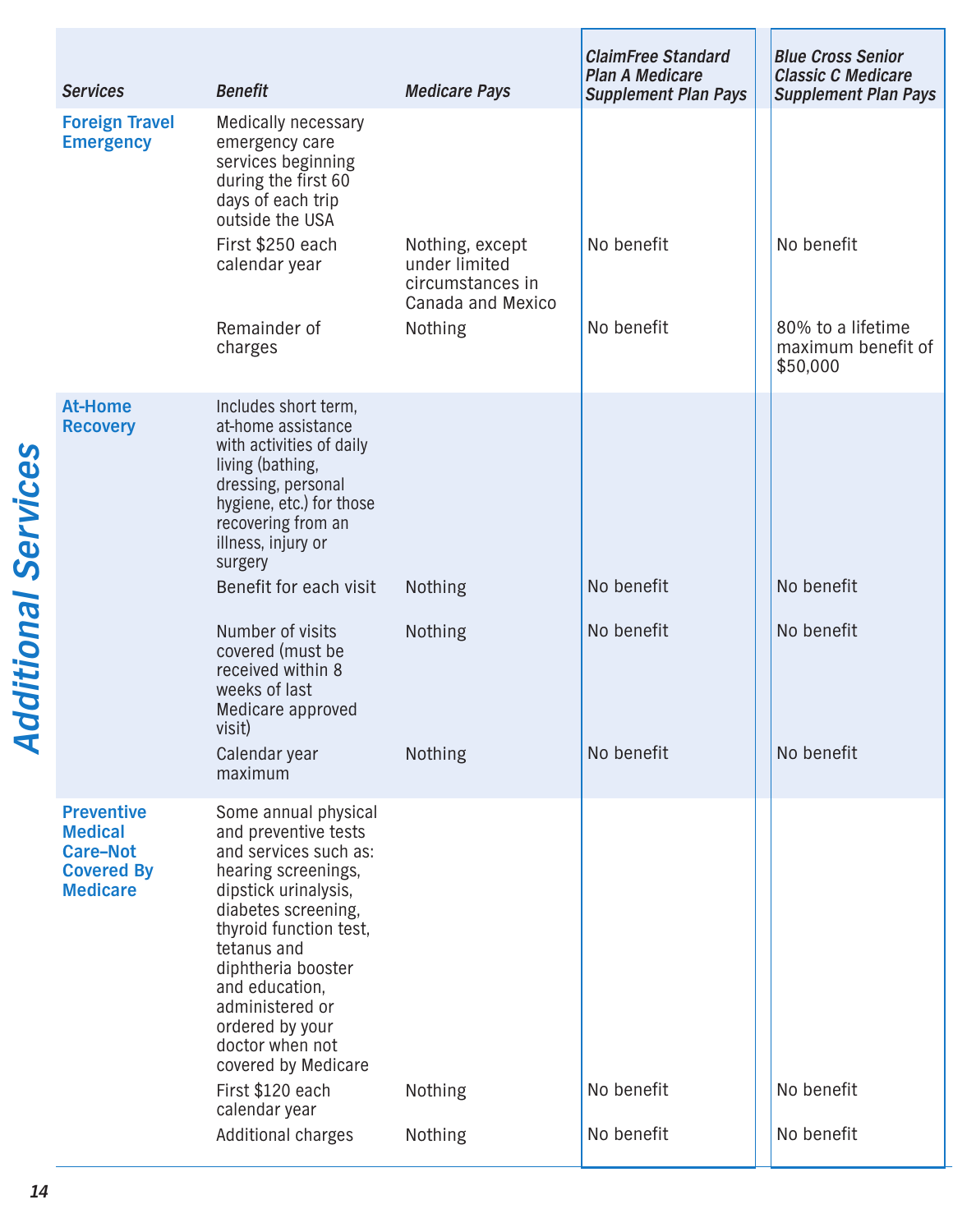| <b>Blue Cross Senior</b><br><b>Classic F Medicare</b><br><b>Supplement Plan Pays</b> | <b>Blue Cross Senior</b><br><b>Classic I Medicare</b><br><b>Supplement Plan Pays</b>                                                  | <b>Blue Cross Senior</b><br><b>Classic J Medicare</b><br><b>Supplement Plan Pays</b>                                                  | <b>You Pay</b>                                                                                                                                                                                                                                                                                                                                                                                                                                                                                                                                       |
|--------------------------------------------------------------------------------------|---------------------------------------------------------------------------------------------------------------------------------------|---------------------------------------------------------------------------------------------------------------------------------------|------------------------------------------------------------------------------------------------------------------------------------------------------------------------------------------------------------------------------------------------------------------------------------------------------------------------------------------------------------------------------------------------------------------------------------------------------------------------------------------------------------------------------------------------------|
| No benefit<br>80% to a lifetime<br>maximum benefit of<br>\$50,000                    | No benefit<br>80% to a lifetime<br>maximum benefit of<br>\$50,000                                                                     | No benefit<br>80% to a lifetime<br>maximum benefit of<br>\$50,000                                                                     | For Blue Cross Senior Classic C<br><b>Medicare Supplement Plan, Blue Cross</b><br><b>Senior Classic F Medicare Supplement</b><br>Plan, Blue Cross Senior Classic I<br>Medicare Supplement Plan, and<br><b>Blue Cross Senior Classic J Medicare</b><br>Supplement Plan, the \$250 calendar year<br>deductible, plus any charges above 80%<br>of the billed charges for Medicare-eligible<br>expenses, plus any amounts over the<br>\$50,000 lifetime maximum benefit. For<br><b>ClaimFree Standard Plan A Medicare</b><br>Supplement Plan, all costs. |
| No benefit<br>No benefit<br>No benefit                                               | Actual charges up to<br>\$40 per visit<br>Up to the number of<br>Medicare-approved<br>visits, not to exceed<br>7 each week<br>\$1,600 | Actual charges up to<br>\$40 per visit<br>Up to the number of<br>Medicare-approved<br>visits, not to exceed<br>7 each week<br>\$1,600 | For Blue Cross Senior Classic I Medicare<br><b>Supplement Plan and Blue Cross Senior</b><br><b>Classic J Medicare Supplement Plan, any</b><br>charges above \$40 per visit, any visits<br>exceeding 7 per week, and any amounts<br>over \$1,600 per year. For ClaimFree<br><b>Standard Plan A Medicare Supplement</b><br>Plan, Blue Cross Senior Classic C<br><b>Medicare Supplement Plan and</b><br><b>Blue Cross Senior Classic F Medicare</b><br>Supplement Plan, all costs.                                                                      |
| No benefit<br>No benefit                                                             | No benefit<br>No benefit                                                                                                              | Up to \$120 per year<br>No benefit                                                                                                    | For Blue Cross Senior Classic J Medicare<br>Supplement Plan, any amounts over \$120<br>per year. For ClaimFree Standard Plan A<br><b>Medicare Supplement Plan, Blue Cross</b><br><b>Senior Classic C Medicare Supplement</b><br>Plan, Blue Cross Senior Classic F<br>Medicare Supplement Plan, and<br><b>Blue Cross Senior Classic I Medicare</b><br>Supplement Plan all costs.                                                                                                                                                                      |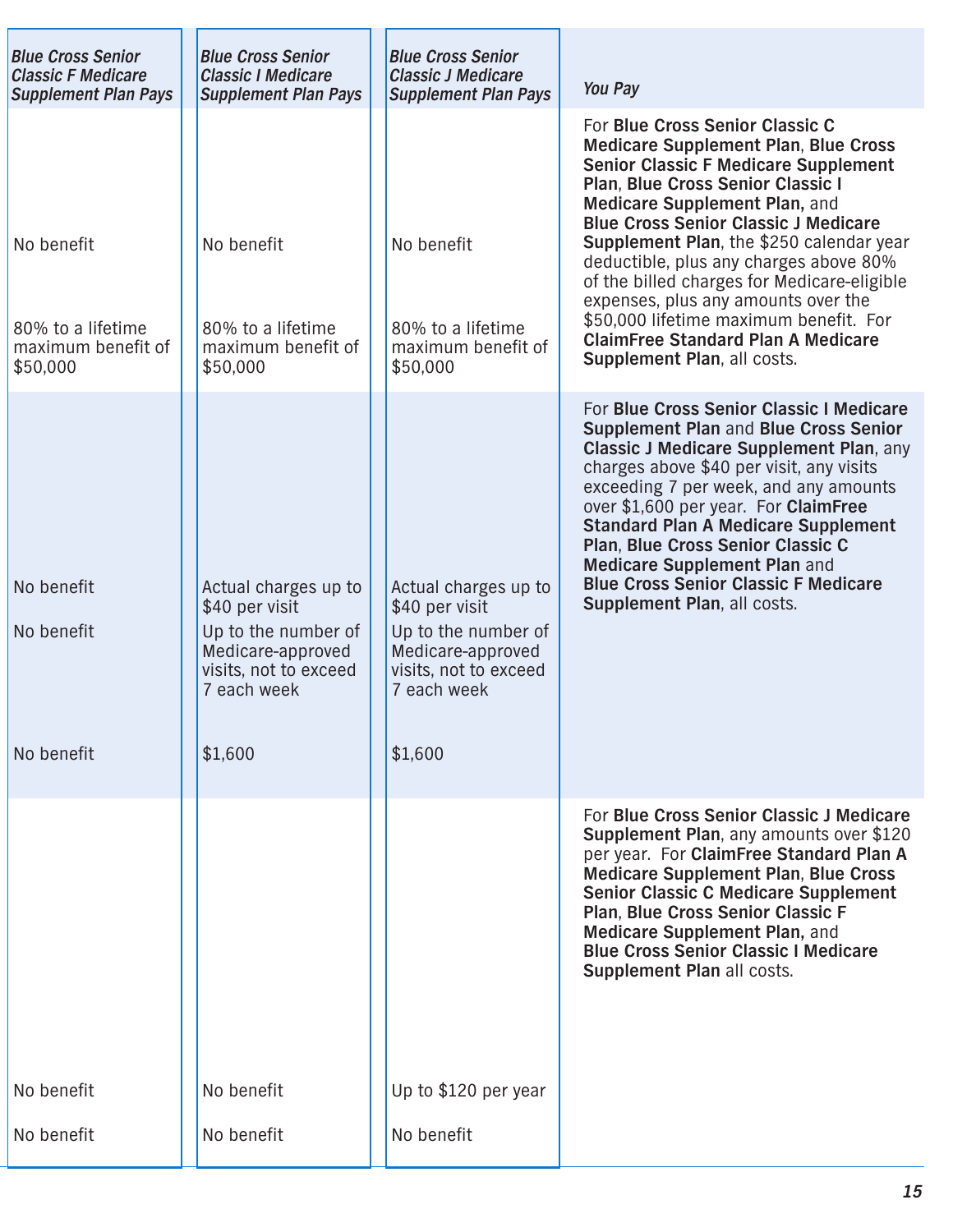Medicare supplement insurance can be sold in only 12 standard plans (A-L) or approved Preferred Provider Organizations and Medicare SELECT plans. **Blue Cross Senior Classic C Medicare Supplement Plan**, **Blue Cross Senior Classic F Medicare Supplement Plan, Blue Cross Senior Classic I Medicare Supplement Plan,** and **Blue Cross Senior Classic J Medicare Supplement Plan** are approved Medicare SELECT plans. This chart shows the benefits included in each plan. Every company must make available Plan "A." Some plans may not be available in your state. Basic Benefits for Plan K and L include similar services as plans A-J, but cost sharing for the basic benefits is at different levels.

| Plan<br>$\boldsymbol{A}$                                                                | $\boldsymbol{B}$      | $\mathcal C$                                                                       | D                                                 | E                                                 | F                                                                                         |
|-----------------------------------------------------------------------------------------|-----------------------|------------------------------------------------------------------------------------|---------------------------------------------------|---------------------------------------------------|-------------------------------------------------------------------------------------------|
| <b>ClaimFree</b><br><b>Standard Plan A</b><br><b>Medicare</b><br><b>Supplement Plan</b> |                       | <b>Blue Cross</b><br>Senior Classic C<br><b>Medicare</b><br><b>Supplement Plan</b> |                                                   |                                                   | <b>Blue Cross</b><br><b>Senior Classic F</b><br><b>Medicare</b><br><b>Supplement Plan</b> |
| <b>Basic Benefits</b>                                                                   | <b>Basic Benefits</b> | <b>Basic Benefits</b>                                                              | <b>Basic Benefits</b>                             | <b>Basic Benefits</b>                             | <b>Basic Benefits</b>                                                                     |
|                                                                                         |                       | <b>Skilled Nursing</b><br>Facility<br>Coinsurance                                  | <b>Skilled Nursing</b><br>Facility<br>Coinsurance | <b>Skilled Nursing</b><br>Facility<br>Coinsurance | <b>Skilled Nursing</b><br>Facility<br>Coinsurance                                         |
|                                                                                         | Part A Deductible     | Part A Deductible                                                                  | Part A Deductible                                 | Part A Deductible                                 | Part A Deductible                                                                         |
|                                                                                         |                       | Part B Deductible                                                                  |                                                   |                                                   | Part B Deductible+                                                                        |
|                                                                                         |                       |                                                                                    |                                                   |                                                   | Part B Excess<br>Charges at 100%                                                          |
|                                                                                         |                       | Foreign Travel<br>Emergency                                                        | Foreign Travel<br>Emergency                       | Foreign Travel<br>Emergency                       | Foreign Travel<br>Emergency                                                               |
|                                                                                         |                       |                                                                                    | At-Home Recovery                                  |                                                   |                                                                                           |
|                                                                                         |                       |                                                                                    |                                                   | Preventive Medical<br>Care                        |                                                                                           |

**Note**: These plans are intended only for people age 65 or older, who are enrolled in both Parts A and B of Medicare.

† Part B Deductible covered only when using a Participating Prudent Buyer Provider. If services are for a medical emergency, services are immediately required for an unforeseen illness, injury or condition, or it is unreasonable to obtain services through a network provider, the Part B deductible is covered when using another provider.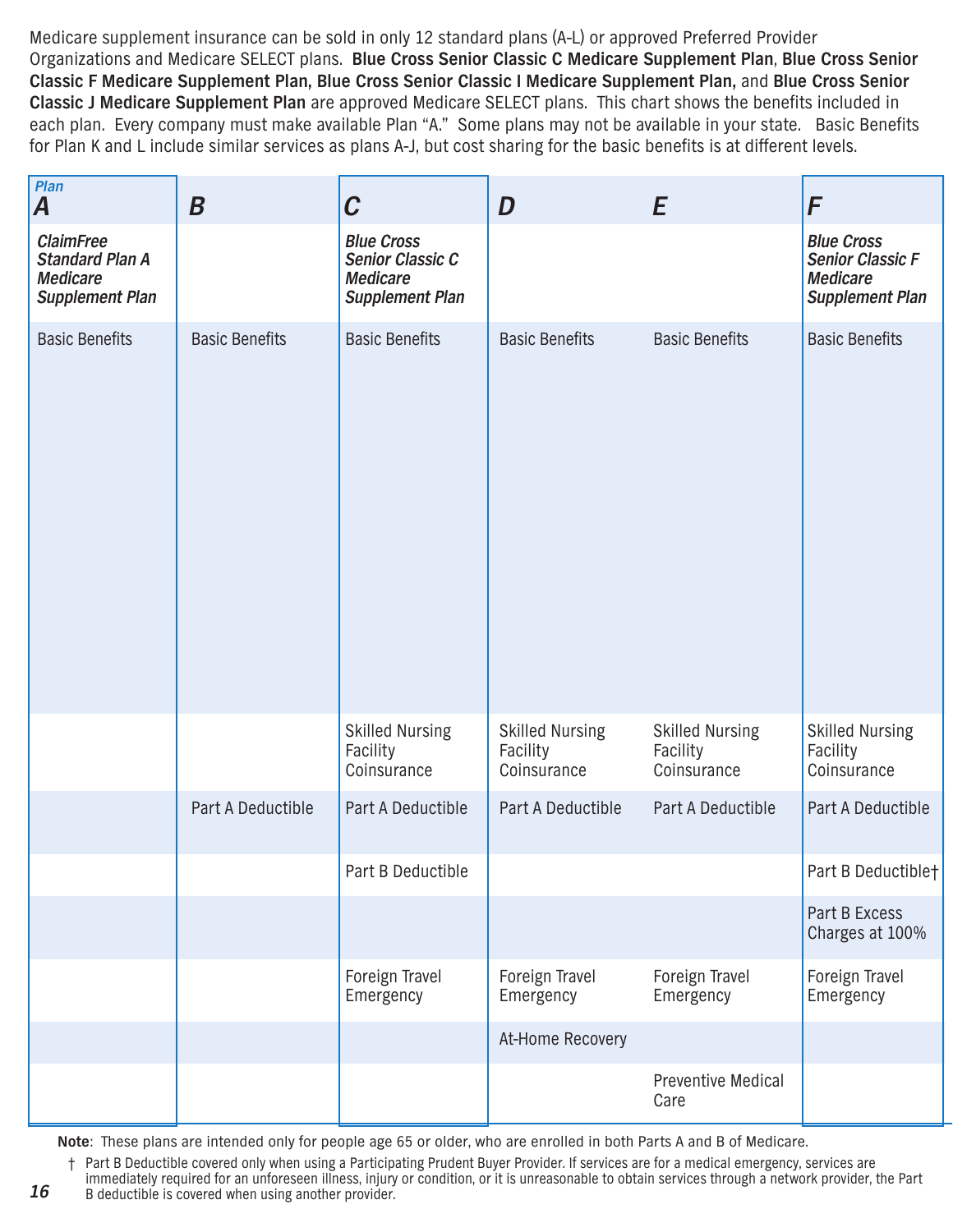**Basic Benefits:** Included in All Plans.

- Hospitalization: Part A coinsurance plus coverage for 365 additional days after Medicare benefits end.
- Medical Expenses: Part B coinsurance amount.
- Blood: First 3 pints of blood each year.

**Medicare SELECT Disclosure about your right to purchase other plans.** You may replace your Medicare SELECT plan with any Medicare supplement plan we offer of comparable or lesser benefits. This offer does not require proof of good health.

| G                                                 | H                                                 |                                                                                           |                                                                                           | $K^{tt}$                                                                                                                                                                                                                                                                                                                                             | $L^{tt}$                                                                                                                                                                                                                                                                                                                                             |
|---------------------------------------------------|---------------------------------------------------|-------------------------------------------------------------------------------------------|-------------------------------------------------------------------------------------------|------------------------------------------------------------------------------------------------------------------------------------------------------------------------------------------------------------------------------------------------------------------------------------------------------------------------------------------------------|------------------------------------------------------------------------------------------------------------------------------------------------------------------------------------------------------------------------------------------------------------------------------------------------------------------------------------------------------|
|                                                   |                                                   | <b>Blue Cross</b><br><b>Senior Classic I</b><br><b>Medicare</b><br><b>Supplement Plan</b> | <b>Blue Cross</b><br><b>Senior Classic J</b><br><b>Medicare</b><br><b>Supplement Plan</b> |                                                                                                                                                                                                                                                                                                                                                      |                                                                                                                                                                                                                                                                                                                                                      |
| <b>Basic Benefits</b>                             | <b>Basic Benefits</b>                             | <b>Basic Benefits</b>                                                                     | <b>Basic Benefits</b>                                                                     | 100% of Part A<br>Hospitalization<br>Coinsurance plus<br>coverage for 365<br>Days after<br><b>Medicare Benefits</b><br>End<br>50% Hospice cost-<br>sharing<br>50% of Medicare-<br>eligible expenses<br>for the first three<br>pints of blood<br>50% Part B<br>Coinsurance,<br>except 100%<br>Coinsurance for<br>Part B Preventive<br><b>Services</b> | 100% of Part A<br>Hospitalization<br>Coinsurance plus<br>coverage for 365<br>Days after<br><b>Medicare Benefits</b><br>End<br>75% Hospice cost-<br>sharing<br>75% of Medicare-<br>eligible expenses<br>for the first three<br>pints of blood<br>75% Part B<br>Coinsurance,<br>except 100%<br>Coinsurance for<br>Part B Preventive<br><b>Services</b> |
| <b>Skilled Nursing</b><br>Facility<br>Coinsurance | <b>Skilled Nursing</b><br>Facility<br>Coinsurance | <b>Skilled Nursing</b><br>Facility<br>Coinsurance                                         | <b>Skilled Nursing</b><br>Facility<br>Coinsurance                                         | 50% Skilled<br><b>Nursing Facility</b><br>Coinsurance                                                                                                                                                                                                                                                                                                | 75% Skilled<br><b>Nursing Facility</b><br>Coinsurance                                                                                                                                                                                                                                                                                                |
| Part A Deductible                                 | Part A Deductible                                 | Part A Deductible                                                                         | Part A Deductible                                                                         | 50% Part A<br><b>Deductible</b>                                                                                                                                                                                                                                                                                                                      | 75% Part A<br>Deductible                                                                                                                                                                                                                                                                                                                             |
|                                                   |                                                   |                                                                                           | Part B Deductible+                                                                        |                                                                                                                                                                                                                                                                                                                                                      |                                                                                                                                                                                                                                                                                                                                                      |
| Part B Excess<br>Charges at 80%                   |                                                   | Part B Excess<br>Charges at 100%                                                          | <b>Part B Excess</b><br>Charges at 100%                                                   |                                                                                                                                                                                                                                                                                                                                                      |                                                                                                                                                                                                                                                                                                                                                      |
| Foreign Travel<br>Emergency                       | Foreign Travel<br>Emergency                       | Foreign Travel<br>Emergency                                                               | Foreign Travel<br>Emergency                                                               |                                                                                                                                                                                                                                                                                                                                                      |                                                                                                                                                                                                                                                                                                                                                      |
| At-Home Recovery                                  |                                                   | At-Home Recovery                                                                          | At-Home Recovery                                                                          |                                                                                                                                                                                                                                                                                                                                                      |                                                                                                                                                                                                                                                                                                                                                      |
|                                                   |                                                   |                                                                                           | <b>Preventive Medical</b><br>Care                                                         | \$4000 Out of<br>Pocket Limit <sup>+++</sup>                                                                                                                                                                                                                                                                                                         | \$2000 Out of<br>Pocket Limit <sup>+++</sup>                                                                                                                                                                                                                                                                                                         |

†† Plans K and L provide for different cost-sharing for items and services than Plans A-J. Once you reach the annual limit, the plan pays 100% of the Medicare copayments, coinsurance, and deductibles for the rest of the calendar year. The out-of-pocket annual limit does NOT include charges from your provider that exceed Medicare-approved amounts, called "Excess Charges". You will be responsible for paying excess charges.

††† The out-of-pocket annual limit will increase for each year for inflation.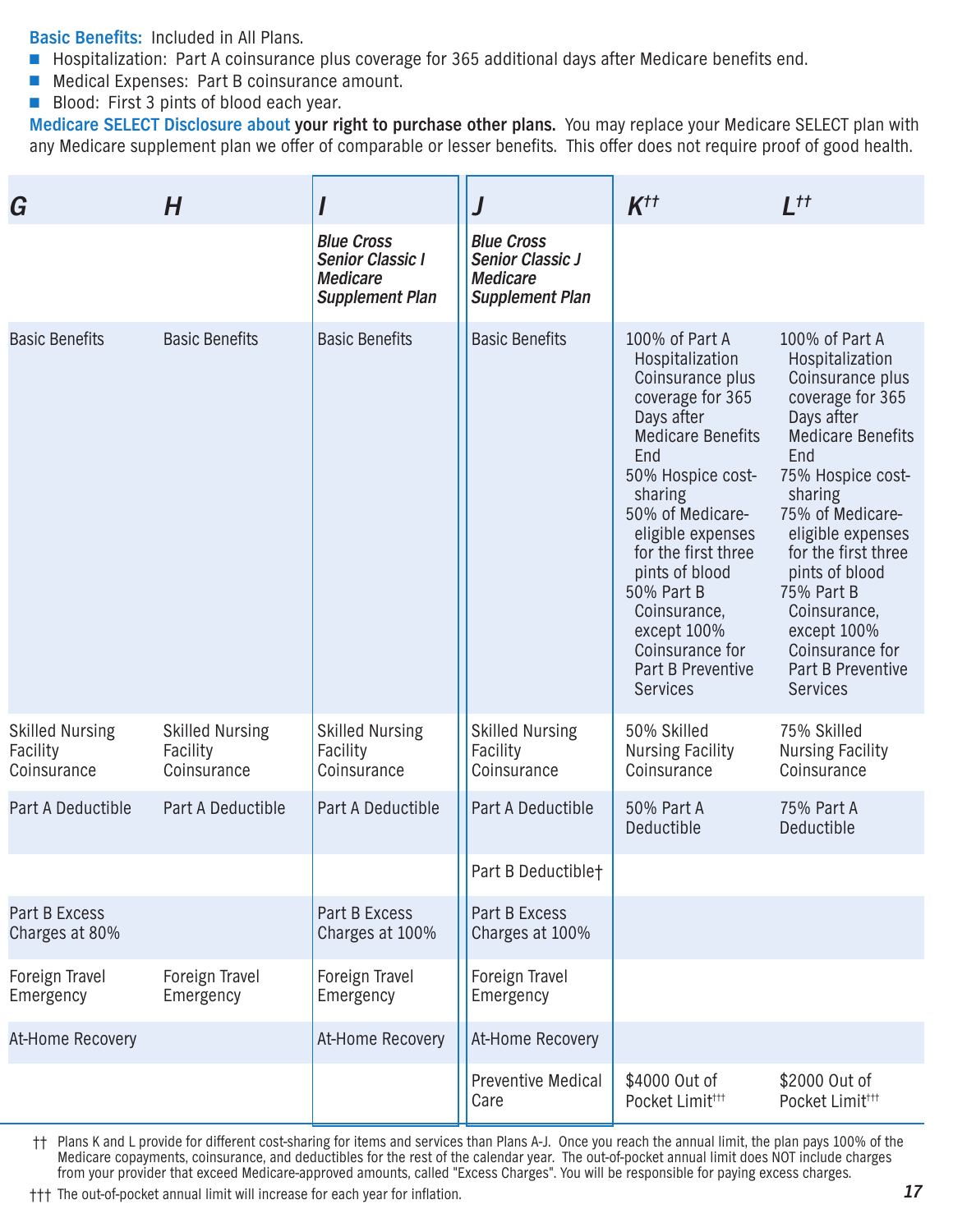#### *POLICY EFFECTIVE DATE*

■ Policy effective dates are the 1st and 15th of the month. If you are replacing a health insurance policy that terminates on a date other than the 1st or 15th, your coverage will be effective the date your other plan ends.

■ Your fully completed application must be received by the Blue Cross Senior Enrollment Department prior to your requested effective date. Applications received after your requested effective date will be processed for the next available effective date (the 1st or 15th of the month).

■ Blue Cross of California reserves the right to reject your application. If your application is rejected, you will be notified in writing and any payment you made will be refunded.

#### *MEMBER BILLING*

■ If your effective date of coverage is the 15th of the month, the first premium bill you receive will be for one-and-a-half (1 1/2) months. Thereafter, Blue Cross of California will bill you every two (2) months.

■ If your effective date of coverage is the 1st of the month, Blue Cross of California will bill you bimonthly.

#### *MONTHLY CHECKING ACCOUNT DEDUCTION*

With the Blue Cross of California Monthly Checking Account Deduction Program, you can have your monthly Blue Cross dues withdrawn directly from your checking account on the sixth (6th) day of each month. When you receive your bank statement and cleared checks, your Blue Cross of California monthly checking account deduction will be included. To find out more about this convenient service, contact your Blue Cross of California Authorized Agent, or call us toll-free at **1-800-333-3883.**

#### *CONVENIENCE OF SUMMARY BILLING*

Summary Billing offers you the convenience of consolidating your billing with any other Blue Cross of California Senior Plan Member, such as a spouse or relative. This means that we can combine separate billings onto a single statement, even if you and the other person(s) are enrolled in different Blue Cross of California Senior Plans.

The result is less paperwork for you because one statement, one check and one envelope does the job. Summary Billing is also available if you choose the monthly checking account deduction option.

#### *GUARANTEED RENEWABLE*

Blue Cross of California Medicare supplements are guaranteed renewable.

After the first one (1) month's payment, the term of this coverage is for two (2) months if you have chosen bimonthly coverage, or monthly if you have chosen monthly checking account deductions. It renews automatically, subject to the right of Blue Cross of California to change subscription charges. Any such changes would be made only upon 30 days written notice to all persons covered under the same plan as you.

We will not cancel your coverage, except for the reasons listed below:

■ If we discover any concealment of material facts upon enrollment

■ If you do not pay your subscription charges, your coverage will end automatically without notice from us

■ You cease to be covered under both Parts A and B of Medicare

■ You enroll in a Medicare Coordinated Care Plan

Coordinated Care Plans (also sometimes referred to as Medicare-at-Risk Plans) are special Health Maintenance Organizations (HMOs) and Competitive Medical Plans (CMPs) that seniors eligible for Medicare may be able to join. They essentially combine Medicare benefits with supplemental benefits. People who join must generally get all health care from providers affiliated with the plan, and they do not receive regular Medicare benefits for services obtained outside the plan.

#### *QUALITY ASSURANCE*

In accordance with California law, Blue Cross continuously reviews the quality of care provided to you under this contract. Under Blue Cross' quality of care review system, Participating Providers are credentialed regularly, and the quality of the care they provide is reviewed on both a concurrent and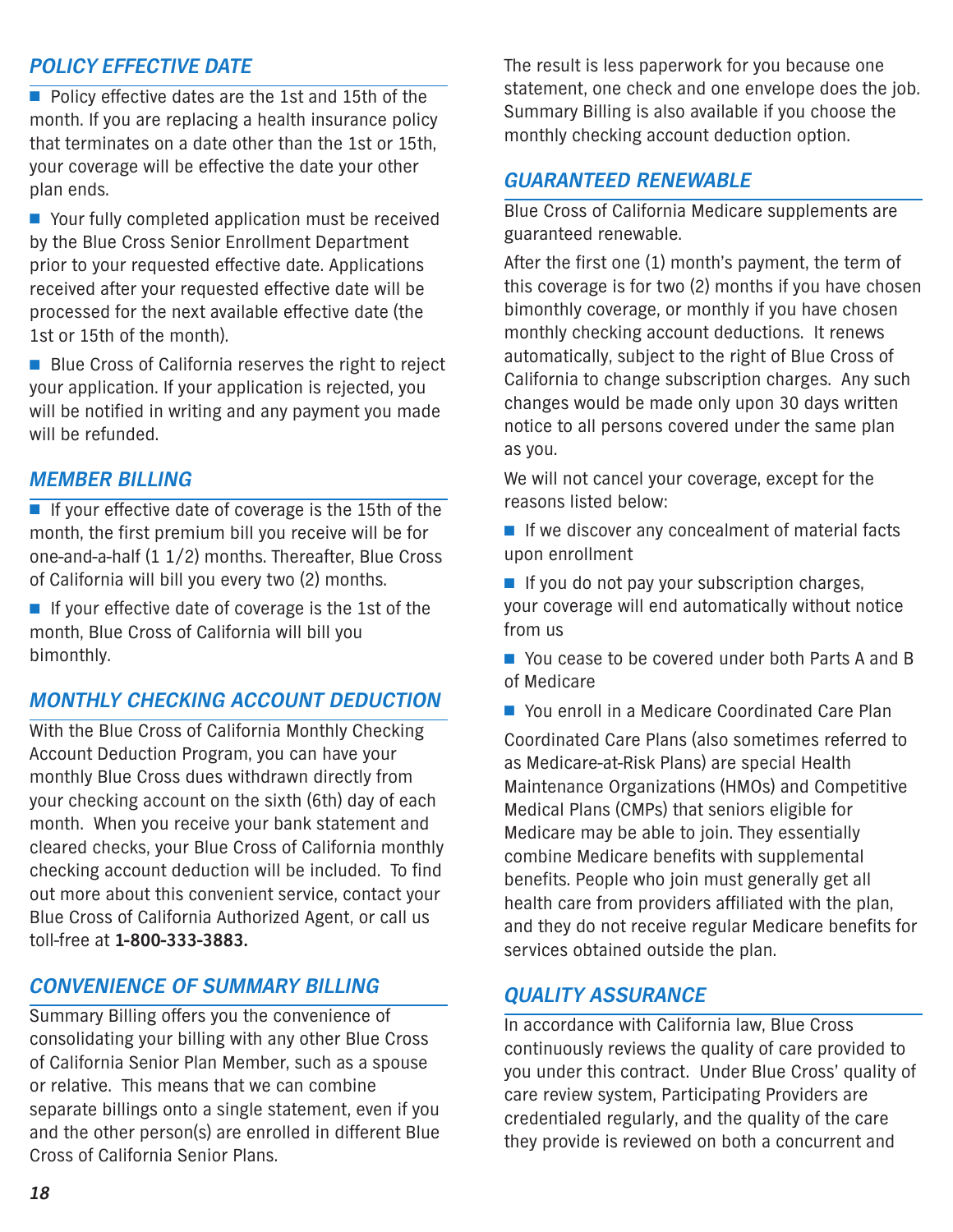prospective basis. Because members may obtain care from any Nonparticipating Provider they choose, Blue Cross is unable to review the credentials of such Nonparticipating Providers or to include them in prospective and concurrent review programs. Nevertheless, Blue Cross reviews the services provided by all providers, both participating and nonparticipating retrospectively.

#### *30-DAY RIGHT TO EXAMINE*

If you're not satisfied with your coverage, for whatever reason, just send back your Policy within 30 days of receiving it. The insurance will be canceled and your premium will be promptly refunded — no questions asked. What could be safer than that?

#### *MEDICARE CHANGES*

Blue Cross of California will send an annual notice to you 30 days prior to the effective date of Medicare changes, which will describe these changes and the changes in your Medicare supplement coverage.

#### *GUARANTEED ACCEPTANCE*

Acceptance of your application is guaranteed if you are 65 or older and apply within six (6) months of your initial enrollment in Part B of Medicare. You must already be enrolled in both Parts A and B of Medicare to apply for these plans. Acceptance for this coverage is also guaranteed and preexisting conditions will be waived if you meet any of the following conditions:

1 The individual is enrolled under an employee welfare benefit plan that provides health benefits that supplement the benefits under Medicare, and the plan either terminates or ceases to provide all of those supplemental health benefits to the individual.

2 The individual is enrolled with a Medicare Advantage organization under a Medicare Advantage plan under Medicare Part C, and any of the following circumstances apply:

A) The certification of the organization or plan has been terminated.

B) The organization has terminated or otherwise discontinued providing the plan in the area in which the individual resides.

C) The individual is no longer eligible to elect the plan because of a change in the individual's place of residence or other change in circumstances specified by the secretary. Those changes in circumstances shall not include termination of the individual's enrollment on the basis described in Section  $1851(g)(3)(B)$  of the federal Social Security Act where the individual has not paid premiums on a timely basis or has engaged in disruptive behavior as specified in standards under Section 1856, or the plan is terminated for all individuals within a residence area.

D) The Medicare Advantage plan in which the individual is enrolled reduces any of its benefits or increases the amount of cost sharing or discontinues for other than good cause relating to quality of care, its relationship or contract under the plan with a provider who is currently furnishing services to the individual. An individual shall be eligible under this subparagraph for a Medicare supplement contract issued by the same issuer through which the individual was enrolled at the time the reduction, increase, or discontinuance described above occurs or, commencing January 1, 2007, for one issued by a subsidiary of the parent company of that issuer or by a network that contracts with the parent company of that issuer.

E) The individual demonstrates, in accordance with guidelines established by the secretary, either of the following:

(i) The organization offering the plan substantially violated a material provision of the organization's contract under this article in relation to the individual, including the failure to provide on a timely basis medically necessary care for which benefits are available under the plan or the failure to provide the covered care in accordance with applicable quality standards.

(ii) The organization, or agent or other entity acting on the organization's behalf, materially misrepresented the plan's provisions in marketing the plan to the individual.

F) The individual meets other exceptional conditions as the secretary may provide.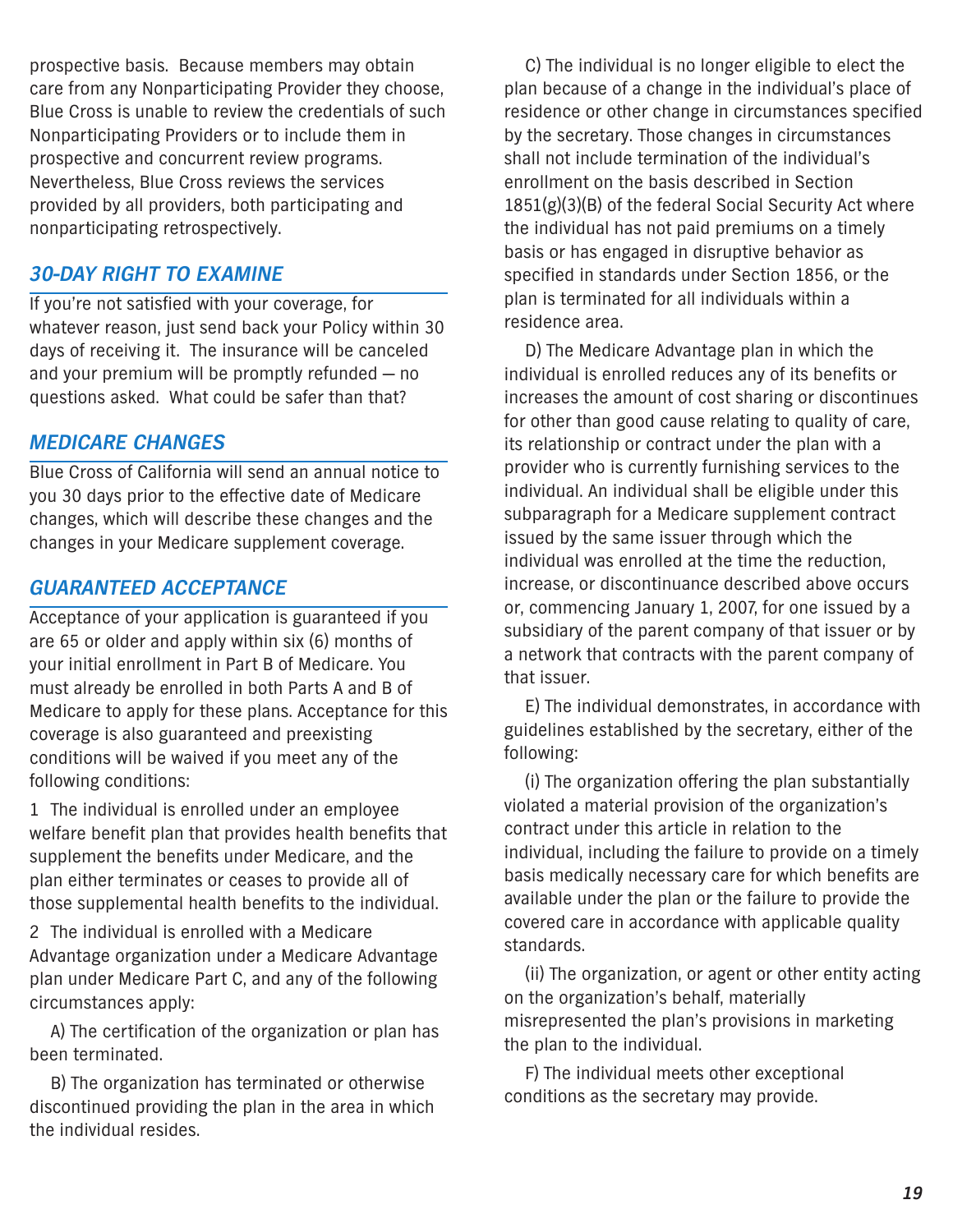3 The individual is 65 years of age or older, is enrolled with a Program of All-Inclusive Care for the Elderly (PACE) provider under Section 1894 of the Social Security Act, and circumstances similar to those described in paragraph (2) exist that would permit discontinuance of the individual's enrollment with the provider, if the individual were enrolled in a Medicare Advantage plan.

4) The individual meets both of the following conditions:

A) The individual is enrolled with any of the following:

(i) An eligible organization under a contract under Section 1876 of the Social Security Act (Medicare cost).

(ii) A similar organization operating under demonstration project authority, effective for periods before April 1, 1999.

(iii) An organization under an agreement under Section 1833(a)(1)(A) of the Social Security Act (health care prepayment plan).

(iv) An organization under a Medicare Select policy.

B) The enrollment ceases under the same circumstances that would permit discontinuance of an individual's election of coverage under paragraph (2) or (3).

5 The individual is enrolled under a Medicare supplement contract, and the enrollment ceases because of any of the following circumstances:

A) The insolvency of the issuer or bankruptcy of the nonissuer organization, or other involuntary termination of coverage or enrollment under the contract.

B) The issuer of the contract substantially violated a material provision of the contract.

C) The issuer, or an agent or other entity acting on the issuer's behalf, materially misrepresented the contract's provisions in marketing the contract to the individual.

6 The individual meets both of the following conditions:

A) The individual was enrolled under a Medicare supplement contract and terminates enrollment and subsequently enrolls, for the first time, with any

Medicare Advantage organization under a Medicare Advantage plan under Medicare Part C, any eligible organization under a contract under Section 1876 of the Social Security Act (Medicare cost), any similar organization operating under demonstration project authority, any PACE provider under Section 1894 of the Social Security Act, or a Medicare Select policy.

B) The subsequent enrollment under subparagraph (A) is terminated by the individual during any period within the first 12 months of the subsequent enrollment (during which the enrollee is permitted to terminate the subsequent enrollment under Section 1851(e) of the federal Social Security Act).

7 The individual upon first becoming eligible for benefits under Medicare Part A at age 65 years of age, enrolls in a Medicare Advantage plan under Medicare Part C or with a PACE provider under Section 1894 of the Social Security Act, and disenrolls from the plan or program not later than 12 months after the effective date of enrollment.

8 The individual while enrolled under a Medicare supplement contract that covers outpatient prescription drugs enrolls in a Medicare Part D plan during the initial enrollment period, terminates enrollment in the Medicare supplement contract, and submits evidence of enrollment in Medicare Part D along with the application for a Medicare supplement policy that has a benefit package classified as Plan A, B, C, F (including F with high deductible), K or L, and that is offered and is available for issuance to new enrollees by the same issuer that issued the individual's Medicare supplement policy with outpatient prescription drug coverage.

#### *COMPLETE ANSWERS ARE VERY IMPORTANT*

When you fill out the application for the new contract, be sure to answer truthfully and completely all questions about your medical and health history. The company may cancel your contract and refuse to pay any claims if you leave out or falsify important medical information; this would not apply if you are in your guaranteed acceptance period described above. Review the application carefully before you sign it. Be certain that all information has been properly recorded.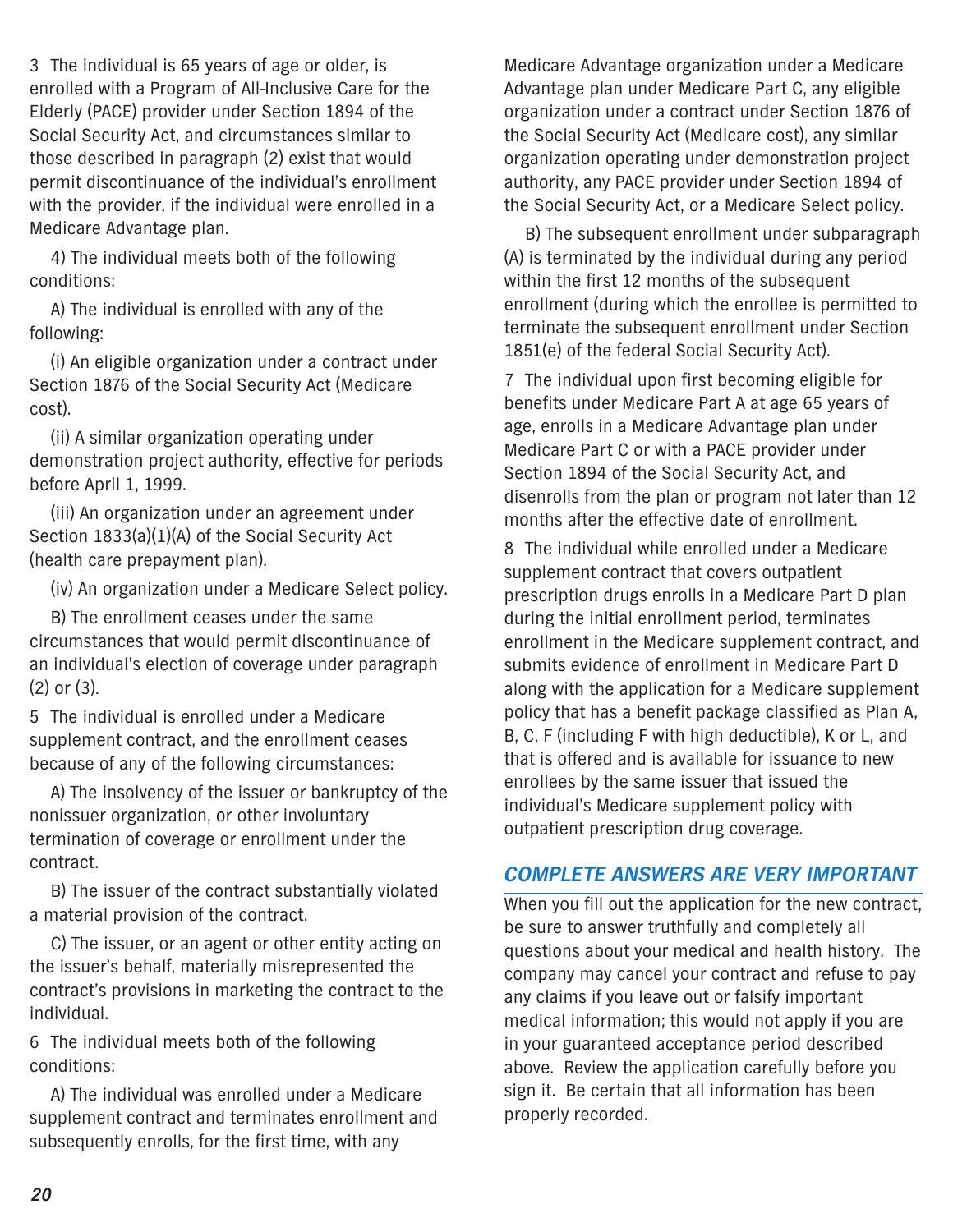#### *WHAT IS NOT COVERED*

Some expenses the **ClaimFree Standard Plan A Medicare Supplement Plan** agreement does not cover are: the Part A deductible; Skilled Nursing Facility Care; the Part B deductible; excess physician charges (above the amount Medicare allows); travel coverage; custodial care; outpatient drugs; dental care or dentures; routine checkups or immunizations; foot care; eyeglasses (unless covered by Medicare); hearing aids; chiropractic care (unless covered by Medicare).

Some expenses the **Blue Cross Senior Classic C Medicare Supplement Plan** agreement does not cover are: the Part B deductible (out of network); excess physician charges (above the amount Medicare allows); custodial care; outpatient drugs; dental care or dentures; routine checkups or immunizations; foot care; eyeglasses (unless covered by Medicare); hearing aids; chiropractic care (unless covered by Medicare).

Some expenses the **Blue Cross Senior Classic F Medicare Supplement Plan** agreement does not cover are: the Part B deductible (out of network), custodial care; outpatient drugs; dental care or dentures; routine checkups or immunizations; foot care; eyeglasses (unless covered by Medicare); hearing aids; chiropractic care (unless covered by Medicare).

Some expenses the **Blue Cross Senior Classic I Medicare Supplement Plan** agreement does not cover are: the Part B deductible, custodial care; outpatient drugs; dental care or dentures; routine checkups or immunizations; foot care; eyeglasses (unless covered by Medicare); hearing aids; chiropractic care (unless covered by Medicare).

Some expenses the **Blue Cross Senior Classic J Medicare Supplement Plan** agreement does not cover are: the Part B deductible (out of network), custodial care; outpatient drugs; dental care or dentures; routine checkups or immunizations (unless covered under the Preventive Medical Care Benefit); foot care; eyeglasses (unless covered by Medicare); hearing aids; chiropractic care (unless covered by Medicare).

Some expenses the **ClaimFree Standard Plan A Medicare Supplement Plan**, **Blue Cross Senior Classic C Medicare Supplement Plan**, **Blue Cross Senior Classic F Medicare Supplement Plan, Blue Cross Senior Classic I Medicare Supplement Plan,** and **Blue Cross Senior Classic J Medicare**

**Supplement Plan** agreements do not cover are: private duty nursing; personal comfort items; services for which no charge is made; services rendered by relatives; any services or supplies not specifically listed as covered in your Agreement; services rendered during a hospital stay which began before coverage is in force or after coverage has been terminated; hearing aids; dental care and treatment; eyeglasses (unless covered by Medicare); eye examinations and chiropractic care (unless covered by Medicare); any conditions covered under Workers' Compensation; any conditions covered by any Federal Government agency; conditions resulting from war, invasion or atomic explosion; custodial care and rest cures; routine physical examinations (with the exception of the Blue Cross Senior Classic J Medicare Supplement Plan which offers some coverage); inpatient admissions primarily for diagnostic studies when inpatient bed care is not medically necessary; acupuncture; dental work; cosmetic surgery or other services for beautification; services primarily for weight reduction as the main method of treatment and services not approved by Medicare unless specified elsewhere.

As required by law, we are advising you that the loss ratios for these plans in 2005 were: 64% for **Blue Cross Senior Classic F Medicare Supplement Plan,** 62% for **Blue Cross Senior Classic J Medicare Supplement Plan,** 63% for **Blue Cross Senior Classic C Medicare Supplement Plan** and 58% for **ClaimFree Standard Plan A Medicare Supplement Plan**.

#### *GRIEVANCE PROCEDURE*

All complaints and disputes relating to coverage under this plan must be resolved in accordance with Blue Cross' grievance procedure. Grievances may be made by telephone or in writing.

All grievances received by Blue Cross will be acknowledged in writing, together with a description of how Blue Cross of California proposes to resolve the grievance. Grievances that cannot be resolved by this procedure shall be submitted to arbitration.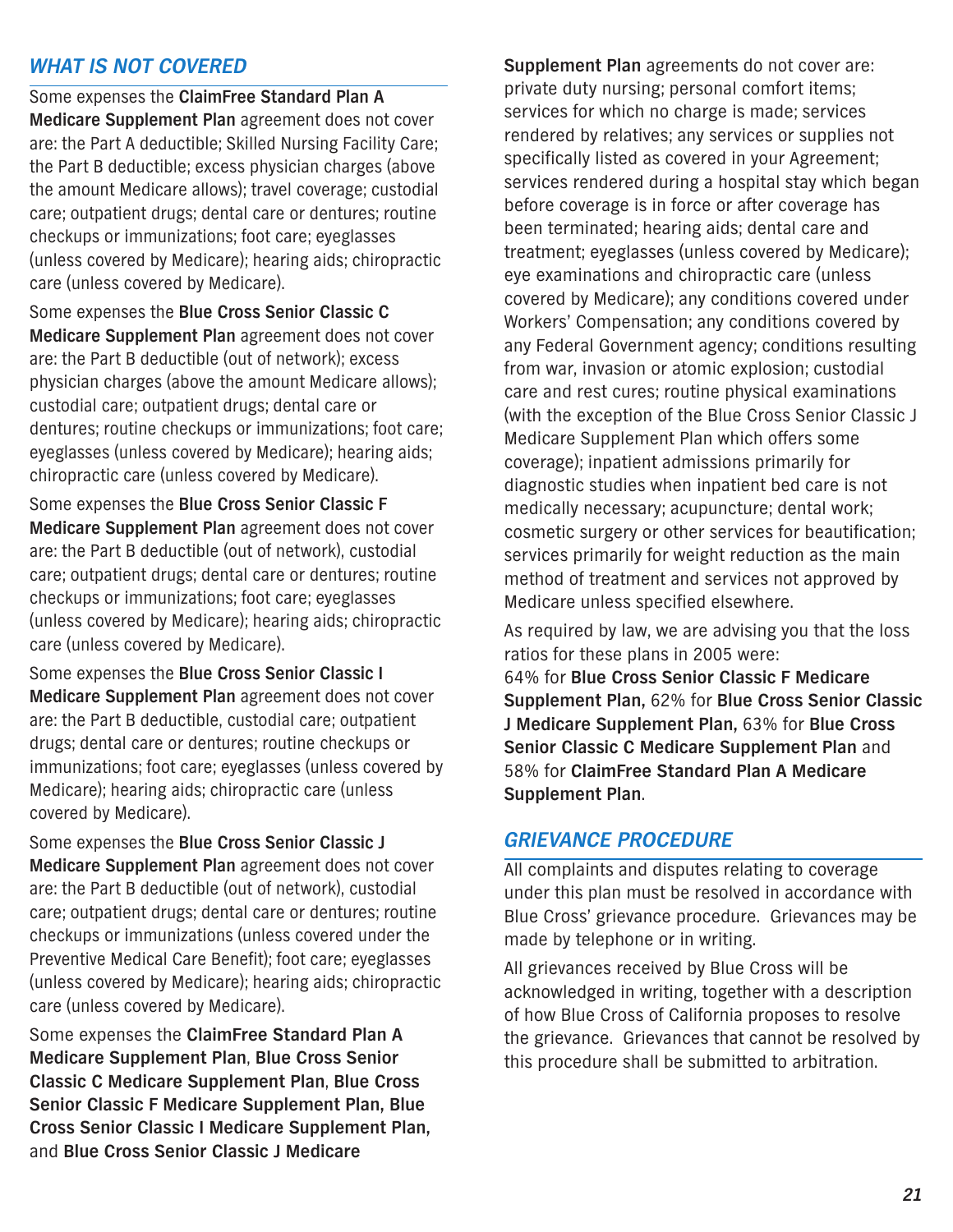#### *MEMBER GRIEVANCE PROCEDURE*

We are certain that you will be completely satisfied with your Blue Cross of California plan, but if you should ever have a complaint or problem, please follow the Member Grievance Procedure:

#### *Step 1.*

Contact Blue Cross of California. You can call us at **1-800-333-3883**. You can write to us at **P.O. Box 9053, Oxnard, CA 93031-9053**.

Your grievance will be reviewed and you will receive a response within 30 days.

#### *Step 2.*

If you are not satisfied with the response, you can submit the grievance to binding arbitration.

Any dispute between the Member and Blue Cross regarding the decision of Blue Cross must be submitted to binding arbitration if the amount in dispute exceeds the jurisdictional limits of the small claims court. This arbitration is begun by the Member making written demand on Blue Cross.

This arbitration will be held before a designated neutral arbitrator appointed by the county medical association of the county in which the services were provided. If the county medical association declines or is unable to appoint an arbitrator, the arbitration will be conducted according to the rules of the American Arbitration Association.

Any dispute regarding a claim for damages within the jurisdictional limits of the small claims court will be resolved in such court.

Any dispute or claim, of whatever nature, arising out of, in connection with, or in relation to, this Agreement, or breach or rescission thereof, or in relation to care or delivery of care, including any claim based on contract, tort or statute, must be resolved by arbitration if the amount sought exceeds the jurisdictional limit of the small claims court. Any dispute regarding a claim for damages within the jurisdictional limits of the small claims court will be resolved in such court. The Federal Arbitration Act shall govern the interpretation and enforcement of all proceedings under this BINDING ARBITRATION provision. To the extent that the Federal Arbitration Act is inapplicable, or is held not to require arbitration of a particular claim, state law governing

agreements to arbitrate shall apply. The Member and Blue Cross agree to be bound by these arbitration provisions and acknowledge that they are giving up their right to trial by court or jury.

California Health & Safety Code section 1363.1 requires that any arbitration agreement include the following notice: "It is understood that any dispute as to medical malpractice, that is as to whether any medical services rendered under this contract were unnecessary or unauthorized or were improperly, negligently or incompetently rendered, will be determined by submission to arbitration as provided by California law, and not by a lawsuit or resort to court process except as California law provides for judicial review of arbitration proceedings. Both parties to this contract, by entering into it, are giving up their constitutional right to have any such dispute decided in a court of law before a jury, and instead are accepting the use of arbitration."

The Member and Blue Cross agree to give up the right to participate in class arbitrations against each other. Even if applicable law permits class actions or class arbitrations, the Member waives any right to pursue, on a class basis, any such controversy or claim against Blue Cross and Blue Cross waives any right to pursue, on a class basis, any such controversy or claim against the Member. The arbitration findings will be final and binding except to the extent that state or federal law provides for the judicial review of arbitration proceedings. The arbitration is initiated by the Member making written demand on Blue Cross. The arbitration will be conducted by Judicial Arbitration and Mediation Services ("JAMS"), according to its applicable Rules and Procedures. If for any reason JAMS is unavailable to conduct the arbitration, the arbitration will be conducted by another neutral arbitration entity, by agreement of the Member and Blue Cross, or by order of the court, if the Member and Blue Cross cannot agree.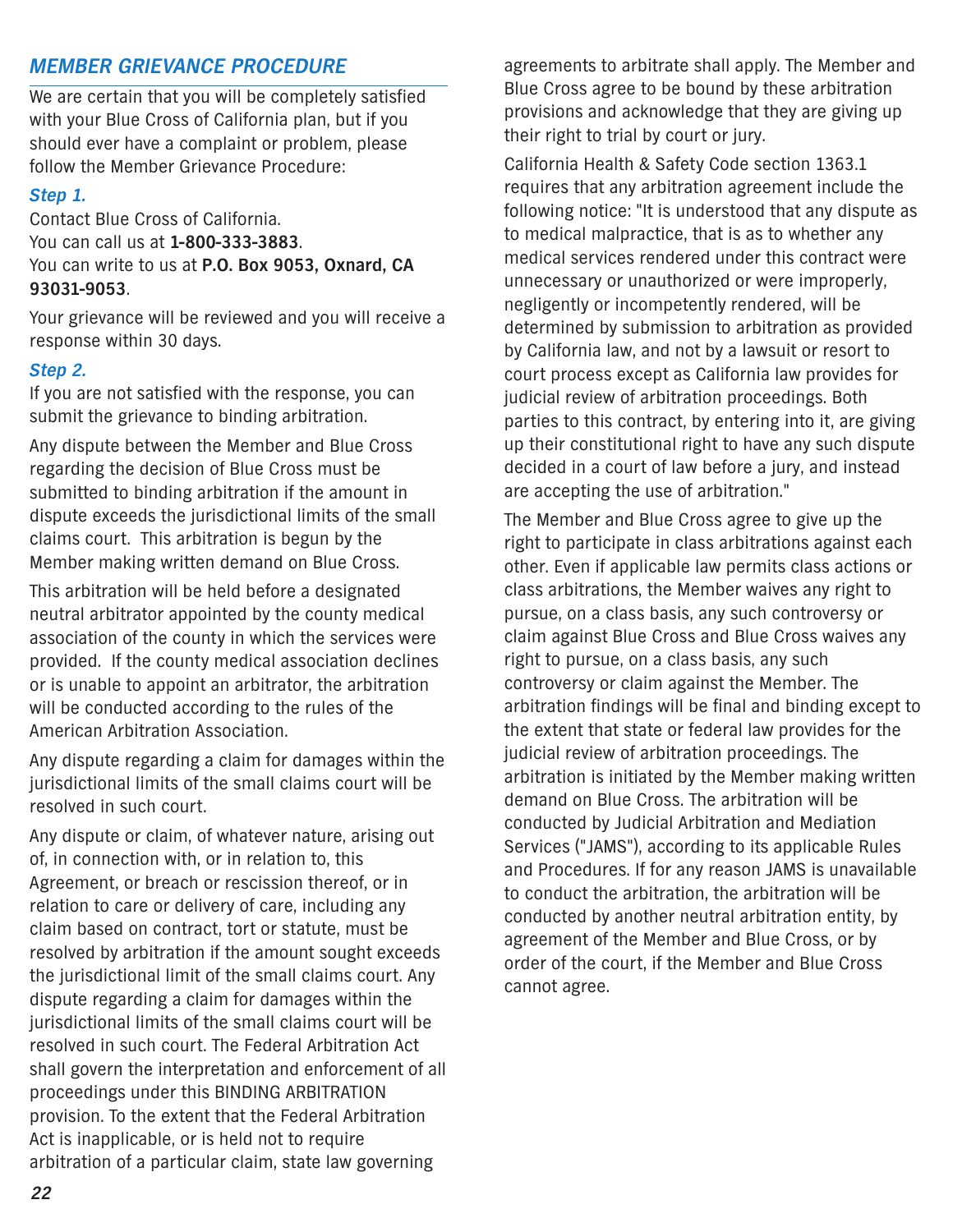The costs of the arbitration will be allocated per the JAMS Policy on Consumer Arbitrations. If the arbitration is not conducted by JAMS, the costs will be shared equally by the parties, except in cases of extreme financial hardship, upon application to the neutral arbitration entity to whom the parties have agreed, in which cases, Blue Cross will assume all or a portion of the costs of the arbitration. Please send all Binding Arbitration demands in writing to:

Blue Cross of California P.O. Box 9053, Oxnard, CA 93031-9053

The California Department of Managed Health Care is responsible for regulating health care service plans. If you have a grievance against your health plan, you should first telephone your health plan at 1-800-333-3883 and use your health plan's grievance process before contacting the department. Utilizing this grievance procedure does not prohibit any potential legal rights or remedies that may be available to you. If you need help with a grievance involving an emergency, a grievance that has not been satisfactorily resolved by your health plan, or a grievance that has remained unresolved for more than 30 days, you may call the department for assistance. You may also be eligible for an Independent Medical Review (IMR). If you are eligible for IMR, the IMR process will provide an impartial review of medical decisions made by a health plan related to the medical necessity of a proposed service or treatment, coverage decisions for treatments that are experimental or investigational in nature and payment disputes for emergency or urgent medical services. The department also has a toll-free telephone number 1-888-HMO-2219 and a TDD line 1-877-688-9891 for the hearing and speech impaired. The department's Web site at www.hmohelp.ca.gov has complaint forms, IMR application forms and instructions online.

#### *QUESTIONS?*

After you receive your Agreement, please feel free to contact your Blue Cross of California Authorized Agent, or call us toll-free at **1-800-333-3883.**

You can write to us at **P.O. Box 9053, Oxnard, CA 93031-9053**.

Health Maintenance Organizations (HMO) require that a specific primary care physician (gatekeeper) authorize all medical services outside the scope of his or her office. A Preferred Provider Organization (PPO) allows members to choose their own physician and specialist anytime, anywhere within the provider network. Blue Cross of California's ClaimFree Standard Plan A Medicare Supplement Plan , Blue Cross Senior Classic C Medicare Supplement Plan, Blue Cross Senior Classic F Medicare Supplement Plan, Blue Cross Senior Classic I Medicare Supplement Plan, and Blue Cross Senior Classic J Medicare Supplement Plan provide their members a network of over 50,000 physicians statewide.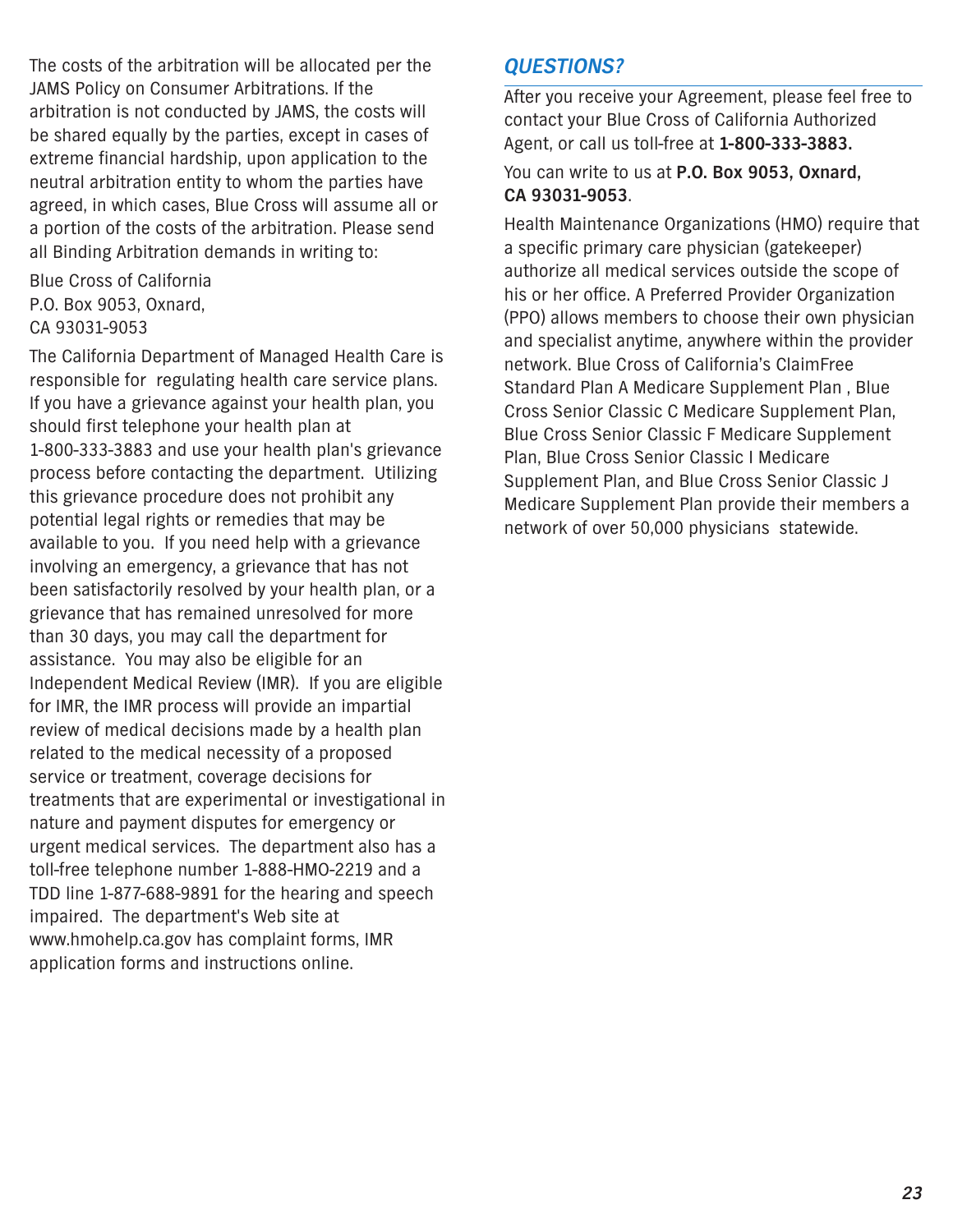## *Dental Coverage That Keeps You Smiling*



Regular diagnostic and preventive dental care is essential to maintain sound oral health. That's why we offer a variety of affordable dental plans to meet your individual needs and offset the cost of major dental care. Seniors can sign up for our Senior Dental PPO Plan or our even more affordable Dental HMO **Plans** 

#### **Blue Cross Senior Dental PPO Plan**

Our Senior Dental PPO Plan features coverage for a wide range of dental procedures.

#### **Affordable dental plans to meet your individual needs…**

- Freedom to choose any dentist
- 100% coverage for preventative and diagnostic care (immediate coverage)
- Coverage for basic services such as: fillings and extractions
- Coverage for major services such as: crowns, dentures and root canals
- Nearly 11,000 PPO dental providers, one of the largest dental networks in California
- Top quality customer service (rated Best-in-Class in a 2000 NADP Industry Standard survey)

The Blue Cross Senior PPO Dental Plan administered by BC Life & Health Insurance Company offers you the freedom to choose any dentist you wish. However, if you select a participating dentist from our network, you can take advantage of additional savings, lowering your out-ofpocket costs with negotiated fees.

| <b>Plan Benefits</b>                                                      | <b>In Network</b>                                                                                      | <b>Out of Network</b>          |  |
|---------------------------------------------------------------------------|--------------------------------------------------------------------------------------------------------|--------------------------------|--|
| Preventative/Diagnostic Services                                          | 100% coverage                                                                                          | Refer to Benefit<br>Schedule** |  |
| <b>Monthly Premium</b>                                                    | \$30/person (Area 1, 2 & 3 - Northern California)<br>\$35/person (Area 4, 5 & 6 - Southern California) |                                |  |
| Annual Deductible*                                                        | \$50 per person                                                                                        |                                |  |
| Annual Maximum Benefit                                                    | \$1,000                                                                                                |                                |  |
| Basic services (examples include:<br>fillings and extractions) **         |                                                                                                        | 3 month waiting period         |  |
| Major services (examples include:<br>crowns, dentures and root canals) ** |                                                                                                        | 12 month waiting period        |  |

To determine your rating area please refer to the Blue Cross Senior Dental PPO brochure.

\* Annual deductible is waived for preventative/diagnostic services when rendered by an in-network dentist.

\*\* Please refer to the Benefit Schedules shown in the Dental PPO brochure.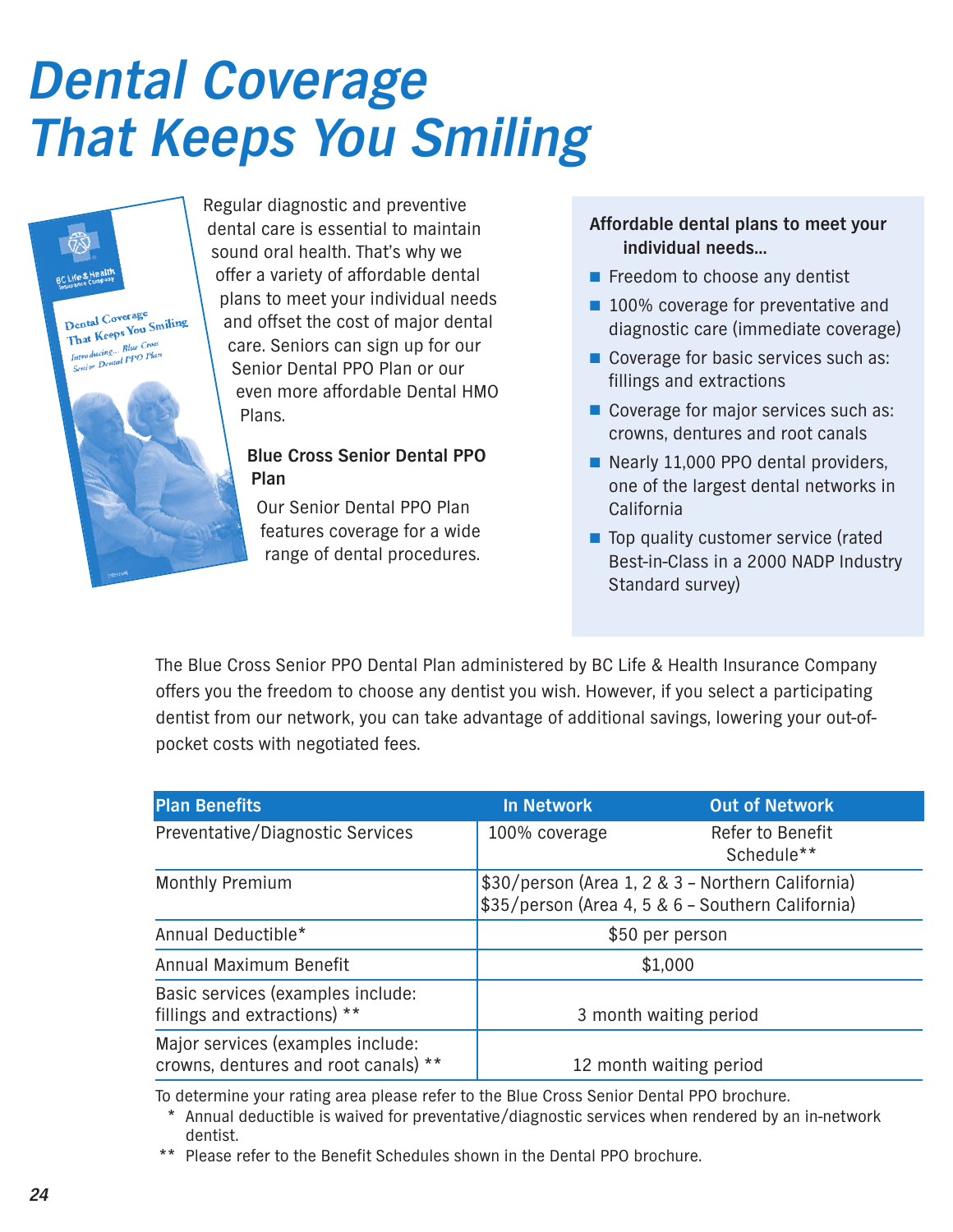## *Also available – our Dental HMO Plans*



Blue Cross of California offers seniors three affordable dental health maintenance organization plans –

Dental Saver Select (\$9 premium)

Dental Select (\$13 premium)

Dental Premier Select (\$16 premium).

To encourage regular checkups and teeth cleanings, our plans provide these services at a low \$5 copay.

- Affordable premiums
- \$5 office visit for exams, cleanings and x-rays
- More than half of the most frequently billed procedures are covered at only \$5
- Low out-of-pocket expenses
- No hidden costs or deductibles
- No waiting periods for preventive services
- No annual maximums

| <b>Dental Service</b>                     | <b>Saver</b><br><b>SelectHMO</b> | <b>SelectHMO</b> | <b>Premier</b><br><b>SelectHMO</b> |
|-------------------------------------------|----------------------------------|------------------|------------------------------------|
| Office visit                              | \$5                              | \$5              | \$5                                |
| Diagnostic care (oral exams and x-rays)   | No charge                        | No charge        | No charge                          |
| Preventive care (two visits in 12 months) | No charge                        | No charge        | No charge                          |

Other benefits are available at low, discounted fees with no deductibles.

With our large network\* of dedicated professionals, you have access to complete dental care, including cosmetic and specialty care, either as a covered benefit or at a discount.

\* Not available in all areas of California.

These Senior Dental Plans are available to Californians age 65 or older.

The information provided only features highlights of the Plans. For more detailed information, be sure to read the Senior Dental Brochures.